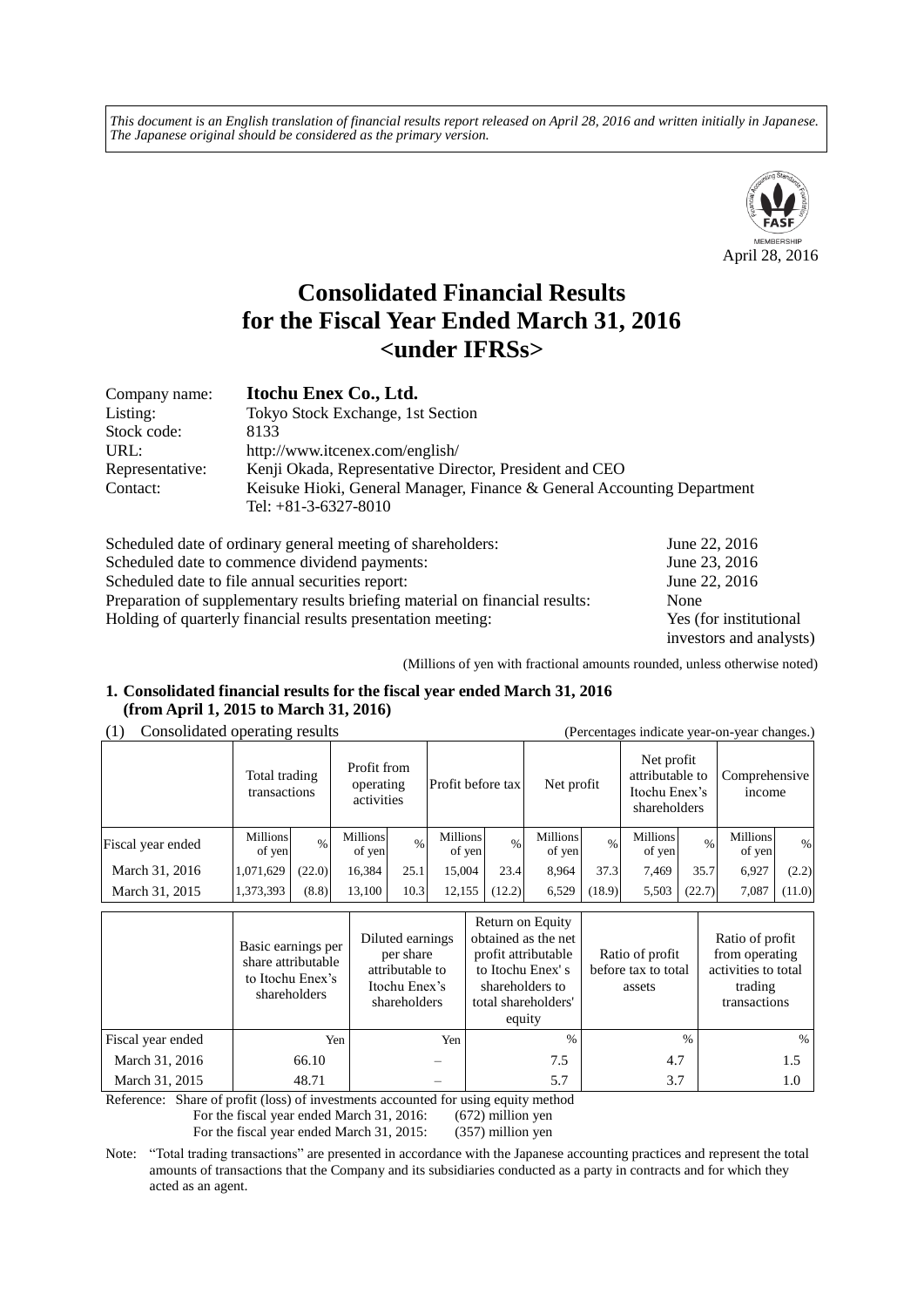## (2) Consolidated financial position

|                | Total assets    |                 | Total shareholders'<br>equity | Ratio of<br>shareholders'<br>equity to total<br>assets | Shareholders'<br>equity per share |
|----------------|-----------------|-----------------|-------------------------------|--------------------------------------------------------|-----------------------------------|
| As of          | Millions of yen | Millions of yen | Millions of yen               | $\frac{0}{0}$                                          | Yen                               |
| March 31, 2016 | 304,053         | 117,162         | 100,526                       | 33.1                                                   | 889.70                            |
| March 31, 2015 | 329,059         | 112,947         | 97,432                        | 29.6                                                   | 862.30                            |

#### (3) Consolidated cash flows

|                   | Net cash flows from<br>(used in) operating<br>activities | Net cash flows from<br>(used in) investing<br>activities | Net cash flows from<br>(used in) financing<br>activities | Cash and cash<br>equivalents at end of<br>the period |  |
|-------------------|----------------------------------------------------------|----------------------------------------------------------|----------------------------------------------------------|------------------------------------------------------|--|
| Fiscal year ended | Millions of yen                                          | Millions of yen                                          | Millions of yen                                          | Millions of yen                                      |  |
| March 31, 2016    | 30,322                                                   | (16,673)                                                 | (9,059)                                                  | 20,824                                               |  |
| March 31, 2015    | 34,336                                                   | (20, 410)                                                | (12, 115)                                                | 16,184                                               |  |

# **2. Cash dividends**

|                                                    |                          |                           |                          | Annual cash dividends per share |       |                                    | Ratio of total                             |                                                                                 |
|----------------------------------------------------|--------------------------|---------------------------|--------------------------|---------------------------------|-------|------------------------------------|--------------------------------------------|---------------------------------------------------------------------------------|
|                                                    | First<br>quarter-<br>end | Second<br>quarter-<br>end | Third<br>quarter-<br>end | Fiscal<br>year-end              | Total | Total cash<br>dividends<br>(Total) | Dividend<br>payout ratio<br>(Consolidated) | amount of<br>dividends to<br>total<br>shareholders'<br>equity<br>(Consolidated) |
| Fiscal year ended                                  | Yen                      | Yen                       | Yen                      | Yen                             | Yen   | Millions of yen                    | $\frac{0}{0}$                              | $\%$                                                                            |
| March 31, 2015                                     | $\overline{\phantom{0}}$ | 11.00                     | -                        | 11.00                           | 22.00 | 2,486                              | 45.2                                       | 2.6                                                                             |
| March 31, 2016                                     | $\qquad \qquad -$        | 12.00                     | -                        | 12.00                           | 24.00 | 2,712                              | 36.3                                       | 2.7                                                                             |
| Fiscal year ending<br>March 31, 2017<br>(Forecast) | $\qquad \qquad -$        | 13.50                     |                          | 13.50                           | 27.00 |                                    | 30.5                                       |                                                                                 |

# **3. Consolidated earnings forecasts for the fiscal year ending March 31, 2017 (from April 1, 2016 to March 31, 2017)**

|                                         | (Percentages indicate year-on-year changes.) |       |                                     |     |                   |      |                                                                             |      |                                                              |  |
|-----------------------------------------|----------------------------------------------|-------|-------------------------------------|-----|-------------------|------|-----------------------------------------------------------------------------|------|--------------------------------------------------------------|--|
|                                         | Total trading<br>transactions                |       | Profit from operating<br>activities |     | Profit before tax |      | Net profit<br>attributable to Itochu attributable to<br>Enex's shareholders |      | Basic earnings<br>per share<br>Itochu Enex's<br>shareholders |  |
|                                         | Millions of yen                              |       | % Millions of yen                   |     | % Millions of yen |      | % Millions of yen                                                           | $\%$ | Yen                                                          |  |
| Six months ending<br>September 30, 2016 |                                              |       |                                     |     |                   |      |                                                                             |      |                                                              |  |
| Fiscal year ending<br>March 31, 2017    | 1,060,000                                    | (1.1) | 17,500                              | 6.8 | 17,000            | 13.3 | 10,000                                                                      | 33.9 | 88.5                                                         |  |

Note: The Company's performance is evaluated on a fiscal year basis. Accordingly, consolidated earnings forecasts for the first six months of fiscal year are not prepared.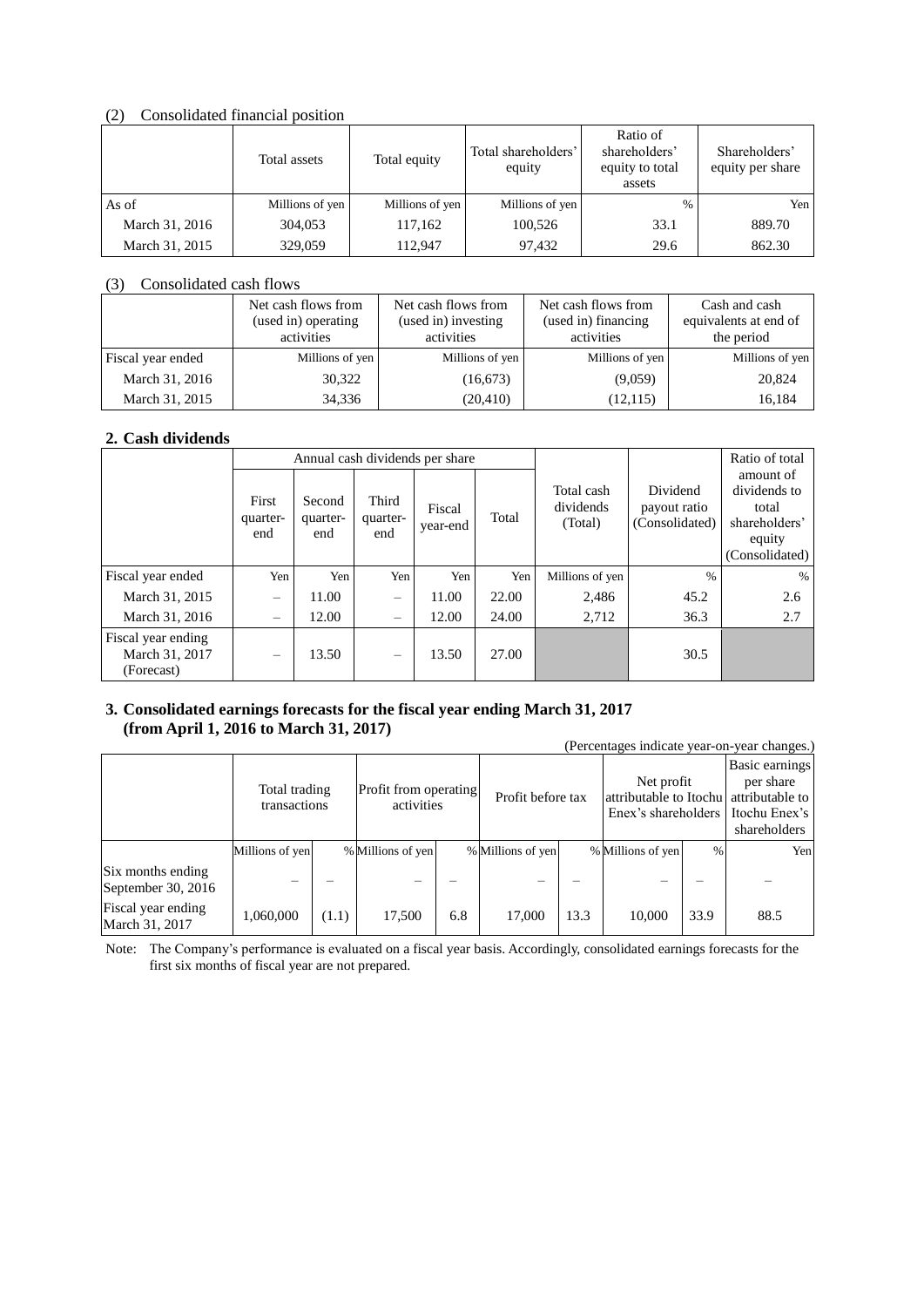#### **\* Notes**

- (1) Changes in significant subsidiaries during the period (changes in specified subsidiaries resulting in the change in scope of consolidation): None
- (2) Changes in accounting policies and changes in accounting estimates
	- a. Changes in accounting policies required by IFRSs: None
	- b. Changes in accounting policies other than the above: None
	- c. Changes in accounting estimates: None
- (3) Number of issued shares (common stock)
	- a. Total number of issued shares at end of period (including treasury stock)

| As of March $31, 2016$ | 116,881,106 shares |
|------------------------|--------------------|
| As of March $31, 2015$ | 116,881,106 shares |

#### b. Number of treasury stock at end of period

| As of March $31, 2016$ | 3,891,809 shares |
|------------------------|------------------|
| As of March 31. 2015   | 3,891,149 shares |

#### c. Average number of outstanding shares during period

| Fiscal year ended March 31, 2016 | 112,989,557 shares |
|----------------------------------|--------------------|
| Fiscal year ended March 31, 2015 | 112,990,565 shares |

\* Notes on financial results

Total trading transactions were less than the results for the previous fiscal year due mainly to sales prices for petroleum products being lower than predicted after the effect of the stagnation of crude oil prices continuing from the previous fiscal year.

\* Indication regarding execution of audit procedures

This financial results report is out of the scope of the audit procedures that are required by the Financial Instruments and Exchange Act. At the time of disclosure of this financial results report, the audit procedures for the financial statements pursuant to the Financial Instruments and Exchange Act are in progress.

\* Proper use of earnings forecasts, and other special notes

The forecasts and other forward-looking statements in this report are based on information currently available to the Company and on certain assumptions deemed to be reasonable by the Company. Actual business and other results may significantly differ from these forecasts due to various factors.

Please refer to "1. Analysis of Operating Results and Financial Position, (1) Analysis of Operating Results" on page [2](#page-4-0) of the attached materials for matters relating to earnings forecasts.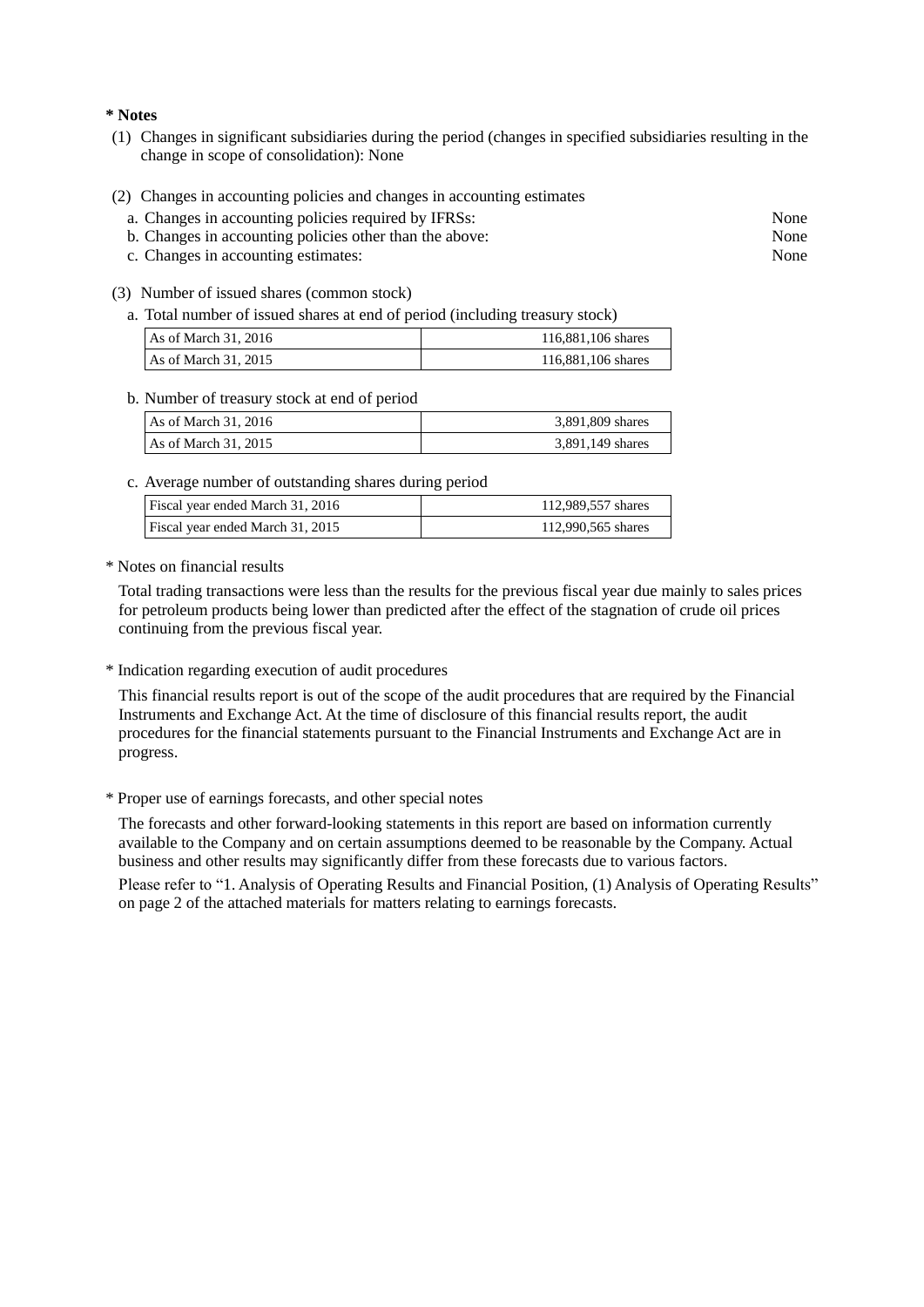# **Contents of Attached Materials**

| (3) Profit Distribution Policy and Dividends for the Fiscal Years Ended March 31, 2016 and |  |
|--------------------------------------------------------------------------------------------|--|
|                                                                                            |  |
|                                                                                            |  |
|                                                                                            |  |
|                                                                                            |  |
|                                                                                            |  |
|                                                                                            |  |
|                                                                                            |  |
|                                                                                            |  |
|                                                                                            |  |
|                                                                                            |  |
|                                                                                            |  |
|                                                                                            |  |
|                                                                                            |  |
|                                                                                            |  |
|                                                                                            |  |
|                                                                                            |  |
|                                                                                            |  |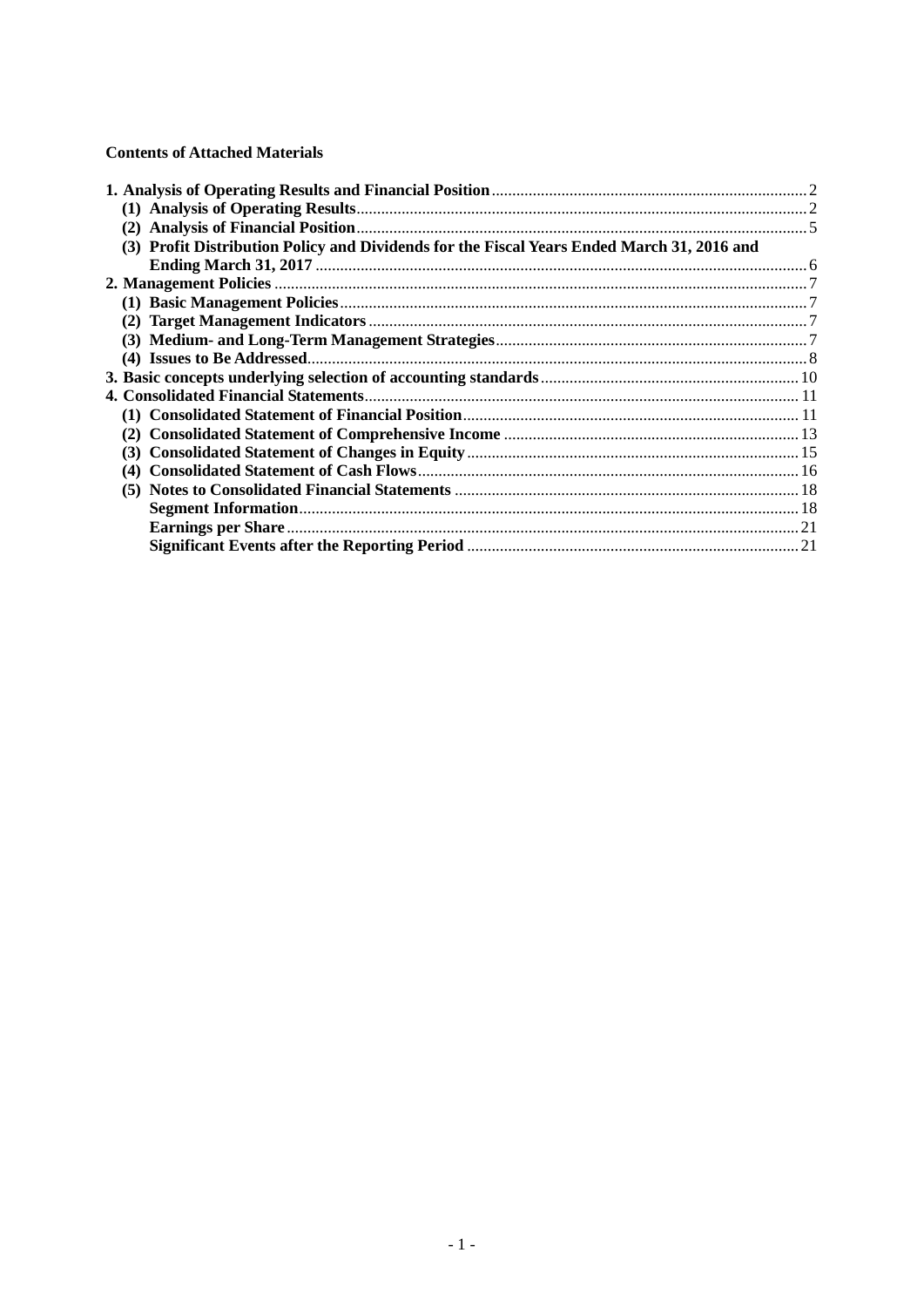# <span id="page-4-0"></span>**1. Analysis of Operating Results and Financial Position**

# <span id="page-4-1"></span>**(1) Analysis of Operating Results**

# 1) Results of operations

Despite signs of weakness in some areas, thanks to improvements in employment and income underpinned by the effects of government economic policies and ongoing monetary easing by the Bank of Japan, the Japanese economy maintained its moderate trend of recovery during the fiscal year ended March 31, 2016. However, due to the impact of efforts to move toward monetary policy normalization in the U.S. and concerns about slowing economies in China and other emerging countries, future global economic prospects remain uncertain.

In the petroleum products distribution industry, the price of crude oil declined sharply during the previous fiscal year. Although these prices rebounded to a rising trend, a decision by the Organization of the Petroleum Exporting Countries (OPEC) not to cut production and other factors caused the petroleum products market to slump once again. Domestic demand for petroleum products continues to decline. Due to unseasonably warm winter weather and other factors, sales volume fell from the previous fiscal year, despite increased consumer willingness to buy after the consumption tax increase in the previous fiscal year and effects of the decline in fuel oil prices.

With regard to the power market, due to the impacts of falling costs of raw materials such as LNG resulting from the decline in crude oil prices and the restarting of a nuclear power plant, the spot average price was below that of the previous fiscal year.

In this operating environment, the Itochu Enex Group announced its two-year medium-term business plan "Moving  $2016$  —Sowing seeds for tomorrow—" in April 2015, and has been advancing its business based on following three basic policies:

- <i> Improvement of profitability
- $\langle ii \rangle$  Sowing seeds for long-term growth strategy
- $\langle iii\rangle$  Reinforcement of organizational strength and fundamental strength

As a part of efforts to advance these measures, we integrated the container pressure resistance inspection business for LP gas and gas for industrial use in April of last year and launched J-Cylinder Services Co., Ltd. By enhancing functions and increasing efficiency, we plan to complete container pressure resistance inspections on 350,000 units a year, with the goal of achieving the No. 1 share in the Kanto area.

In the asphalt business, in November of last year, we completed construction on our 12th asphalt terminal in Japan in Mihara City, Hiroshima Prefecture. We will use this terminal, one of the largest specialized asphalt facilities in Western Japan, to enhance sales in the Chugoku and Shikoku areas.

In the power electric business, Oji-Itochu Enex power retailing Co., Ltd., which was established with Oji Green Resources Co., Ltd., a subsidiary of Oji Holdings Corporation, started operation in April of last year. To address the full liberalization of the electricity retail market, through the facilitation of internal systems of the Itochu Enex Group, as well as alliances with corporate groups that have strengths in their respective fields, we aim to be one of the leading Japanese Power Producers and Suppliers (PPS).

We plan to contribute to stable power supply in Japan through joint efforts involving our sales network and business segments and group companies, centered on the Power & Utility Division.

As a result of the above activities and the impact of declining crude oil prices, revenue during the fiscal year ended March 31, 2016, fell by 22.8% year on year to ¥723,645 million. Gross profit was ¥89,562 million (up 4.5% year on year), profit from operating activities was ¥16,384 million (up 25.1% year on year), profit before tax was ¥15,004 million (up 23.4% year on year), and net profit attributable to Itochu Enex's shareholders was ¥7,469 million (up 35.7% year on year).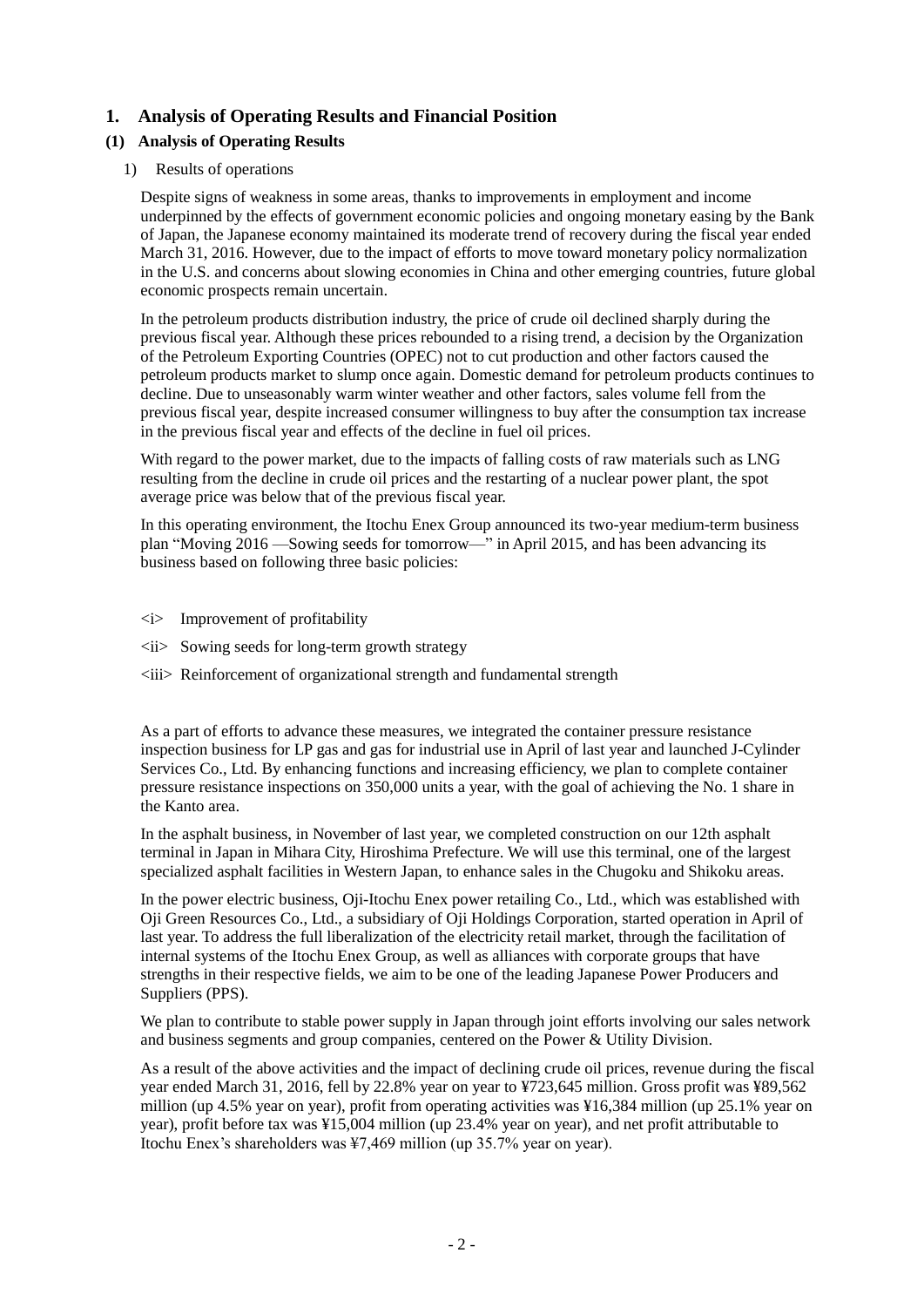# 2) Results of operations by segment

### **Home-Life Division**

In the Home-Life Division, the sales volume of LP gas fell slightly from that of the previous fiscal year even though the number of new customer residences increased, due to weather factors such as unseasonably warm winter. Profit from operating activities increased from the previous fiscal year despite the decline in the import price of LP gas, because of successful efforts to secure some profits through the gas rate adjustment system.

On the other hand, for the full liberalization of the electricity retail market which started in April of this year, we have prepared to launch electricity retail sales at full scale. We are working with group companies and operators to make the necessary preparations and enhancements to our sales systems based on our nationwide LP gas sales network and sales expertise.

In overseas business, in October of last year, we established PT. ITC ENEX INDONESIA, a producer and seller of industrial gas in Indonesia. Making use of business know-how in the industrial gas business built up in Japan, we will promote business development in Indonesia.

As a result of these activities, revenue was ¥91,035 million (down 15.1% year on year), profit from operating activities was ¥3,367 million (up 16.8% year on year), and net profit attributable to Itochu Enex's shareholders was ¥788 million (down 15.4% year on year).

#### **Car-Life Division**

In the Car-Life Division, despite the effects of weather-related factors including unseasonably warm winter weather, in part, due to sales promotions relating to kerosene, etc., sales volume exceeded that of the previous year. In terms of profit and loss, profit from operating activities was below that of the previous fiscal year, despite efforts to reduce costs, etc., due to a decrease in margins caused by deteriorating market conditions.

As part of our retail strategy, we introduced the Rakuten Super Points system, a point service shared with Rakuten, Inc., along with efforts to promote the introduction of new POS systems. This enables customer transfers between the member stores of Rakuten Super Points system in other sectors and acquisition of new customers to expand the number of customers of the Group as a whole.

In the automobile-related business, we organized a campaign for referring customers using the Car-Life Stations\*1 network of Nissan Osaka Sales Co., Ltd., which became a subsidiary two years ago, and strived to create synergies.

The number of Car-Life Stations in the Itochu Enex Group as of March 31, 2016, was 1,973, marking a net decrease of 66 stations from the end of the previous fiscal year. We lost 106 stations through disaffiliation of unprofitable and decrepit stations while adding 40 newly affiliated stations.

As a result of these activities, revenue was ¥493,160 million (down 17.7% year on year), profit from operating activities was ¥4,194 million (down 7.0% year on year), and net profit attributable to Itochu Enex's shareholders was ¥2,014 million (up 38.9% year on year).

\*1 Car-Life Stations: Car-Life Stations are service stations offering multiple services provided by the Company.

#### **Power & Utility Division**

Within the Power & Utility Division, in the power generation area of the electricity and steam supply business<sup>\*2</sup>, we constructed new photovoltaic power generation facilities in Hofu City, Yamaguchi Prefecture in January 2016. As a result of working to enhance Itochu Enex's own power sources through new construction of wind power generation facilities in Tainai City, Niigata Prefecture (October 2014) and expansion of coal-fired thermal power generation facilities in Hofu City, Yamaguchi Prefecture (March 2015), etc., total power generation exceeded that of the previous fiscal year.

In the electricity and steam supply business, as a result of promoting the expansion of retailing areas and acquisition of new private demand, etc. in the existing power retailing system operated by the Company, sales volume increased accordingly. In addition, as Oji-Itochu Enex power retailing Co., Ltd.,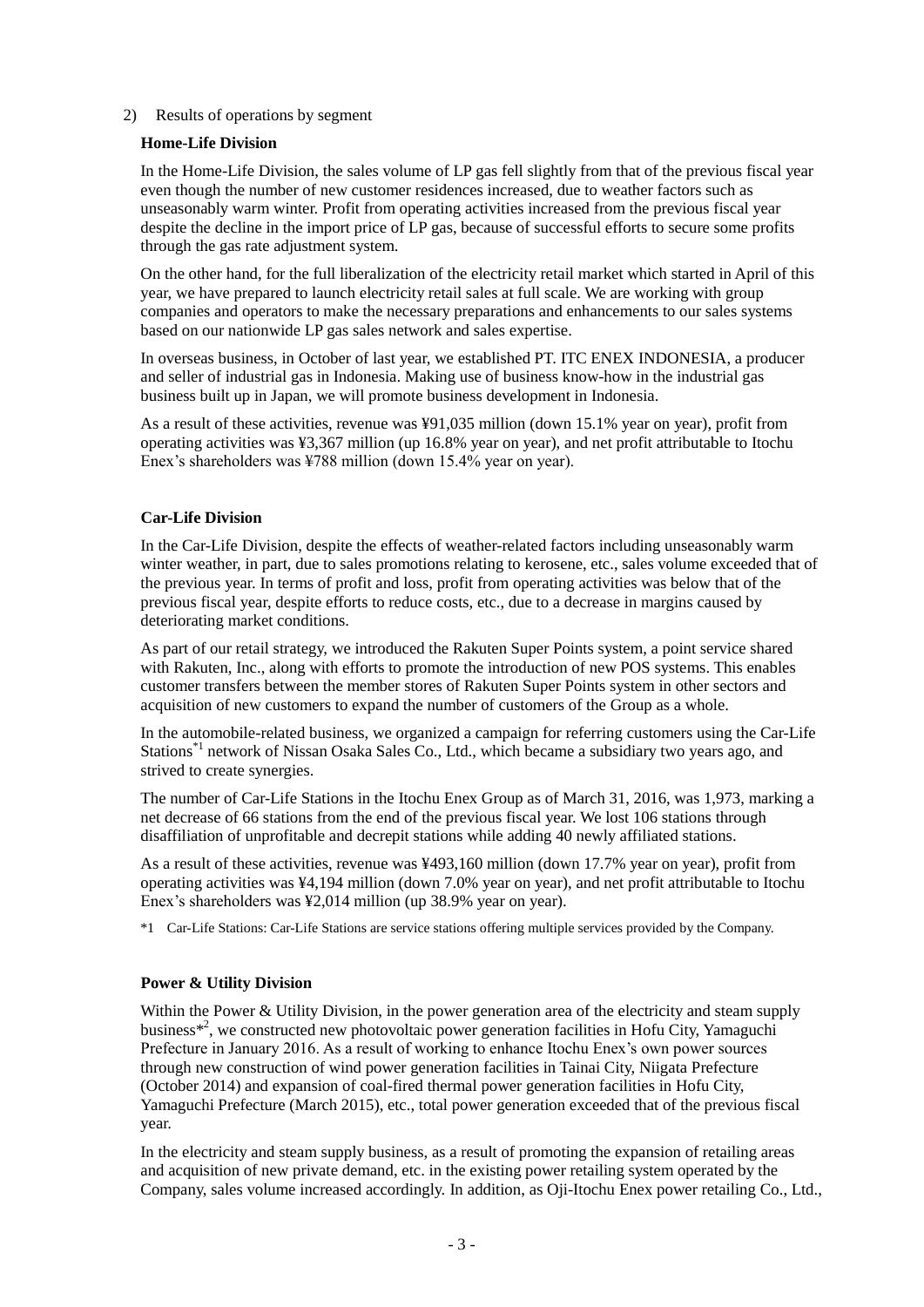which was established with the Oji Group, began selling electricity this fiscal year, sales volume of electricity exceeded considerably that of the previous fiscal year. Profit in the electricity and steam supply business exceeded that of the previous fiscal year thanks to increased electricity sales volume and lower costs attributable to falling unit prices of electricity procured from the wholesale power market.

In the heat supply business\*<sup>3</sup>, although demand for indoor heating was sluggish due to the impacts of unseasonably warm winter weather, sales volume remained unchanged from the previous fiscal year, due to a slight increase in demand for indoor cooling at the beginning of this fiscal year. Due to efforts to reduce the cost of fuel and raw materials, and other expenses, profit exceeded that of the previous fiscal year.

Within this Division, we are strengthening ways to address the electricity sales business with the full liberalization of the electricity retail market started from this April through a business alliance with Tottori Citizen Electricity Co., Ltd. To expand the electricity business in the future, Sendai Power Station Co., Ltd., which was established as a joint venture with Kanden Energy Solution Co., Inc., started construction of a coal-fired thermal power plant in Sendai City, Miyagi Prefecture. Start of operation is scheduled for October 2017.

In addition, in cooperation with Energy Trade Division, Car-Life Division, and Home-Life Division, this Division is presenting a proposal to supply electricity to existing customers, and is preparing for electricity retail sales, including combined sales with LP gas.

As a result of these activities, revenue was ¥42,463 million (up 22.2% year on year), profit from operating activities was ¥4,439 million (up 47.5% year on year), and net profit attributable to Itochu Enex's shareholders was ¥2,240 million (up 34.1% year on year).

- \*2 Electricity and steam supply business: The electricity and steam supply business supplies electricity and steam generated at the time of power generation.
- \*3 Heat supply business: The heat supply business supplies cold and hot water for air conditioning to multiple office buildings and other buildings from a heat source plant using pipes.

#### **Energy Trade Division**

In the Energy Trade Division, due to a structural decline in demand for domestic petroleum products, sudden drops in crude oil and petroleum products prices, sluggish domestic market conditions, etc., the business environment remained tough, but we worked to secure profits as a business division by steadily amassing new transactions, as well as business portfolios, making use of the characteristics of each business.

Regarding specific priority initiatives of this Division to strengthen and optimize the distribution functions, we aimed to build the stable supply system and expand its functions in each business and each area by expanding the network of supply bases nationwide in the AdBlue $*$ <sup>4</sup> sales business to 20 facilities, covering all of Japan from Hokkaido in the north to Okinawa in the south, as well as expanding the number of asphalt terminals nationwide to 12 bases. In addition, regarding sales of industrial fuels and materials, we worked to enhance functions and transactions that satisfy the needs of our customers by proposing solutions through a wide variety of industrial energies, such as electricity and LNG, in addition to petroleum products.

Furthermore, we have been proactively addressing opportunities in various new businesses such as to reuse fly ash discharged from coal-fired thermal power plants of the Itochu Enex Group for building materials, road materials, etc., to collect waste oil from ships for sale as recycled oil, participation in a project to commercialize bio jet fuel in Japan, etc.

We will continue promoting business development to respond flexibly to changes in the market environment by integrating all the strengths of the Itochu Enex Group.

As a result of these activities, revenue was ¥96,987 million (down 50.3% year on year), profit from operating activities was ¥3,774 million (up 41.7% year on year), and net profit attributable to Itochu Enex's shareholders was ¥2,514 million (up 59.0% year on year).

\*4 AdBlue is a high-grade urea solution used in SCR systems, which detoxifies nitrogen compounds (NOx) contained in exhaust gases of diesel vehicles.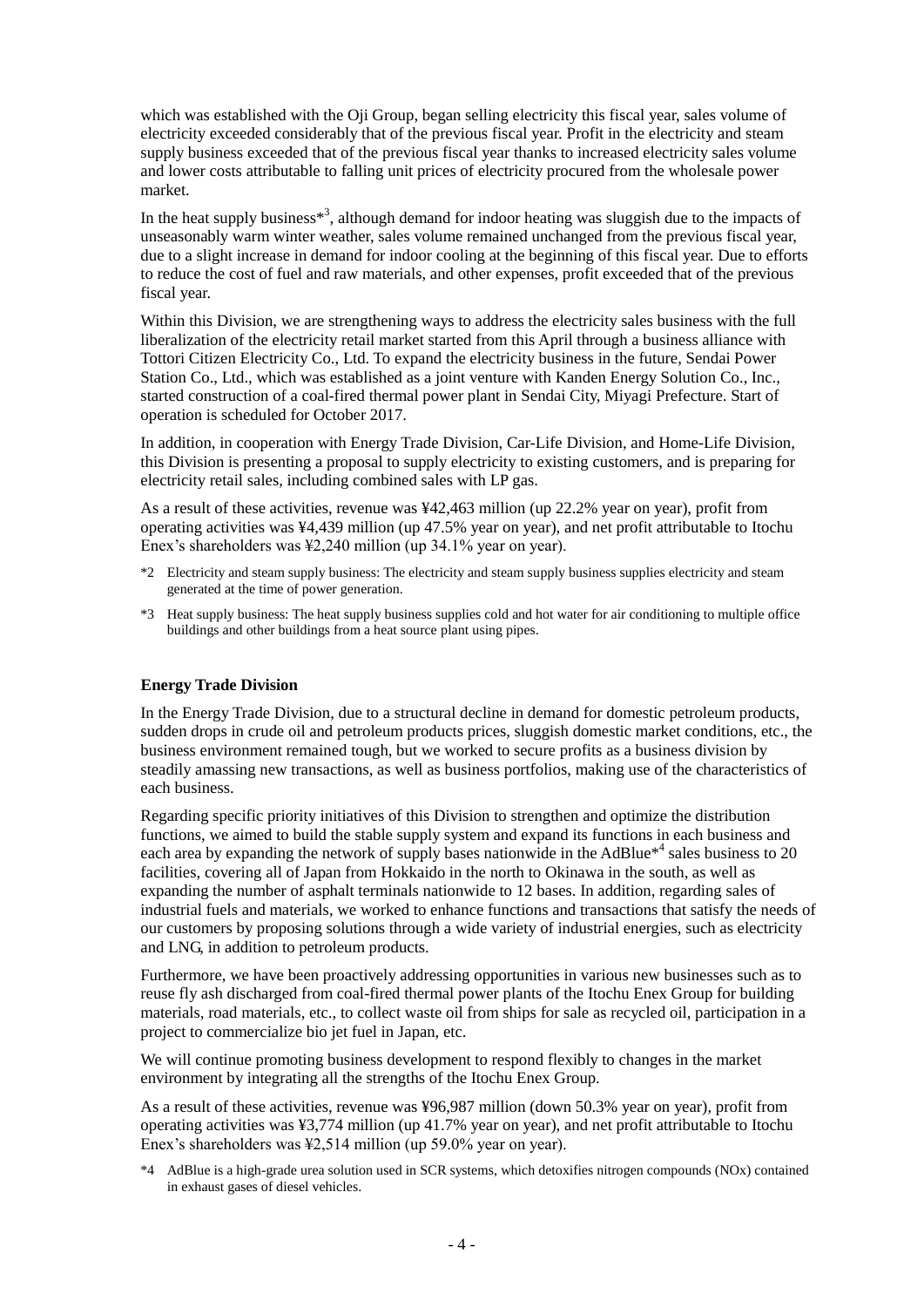3) Forecasts of consolidated financial results for the fiscal year ending March 31, 2017

As a forecast of consolidated financial results for the fiscal year ending March 31, 2017, we are projecting ¥1,060,000 million in total trading transactions, down 1.1% year on year, ¥17,500 million in profit from operating activities, up 6.8% year on year, ¥17,000 million in profit before tax, up 13.3% year on year, and ¥10,000 million in net profit attributable to Itochu Enex's shareholders, up 33.9% year on year.

Basic earnings per share attributable to Itochu Enex's shareholders is projected at ¥88.50.

# <span id="page-7-0"></span>**(2) Analysis of Financial Position**

1) Analysis of assets, liabilities, equity and cash flows

#### **Assets, liabilities and equity**

Total assets amounted to ¥304,053 million as of March 31, 2016, a decrease of ¥25,006 million from March 31, 2015, mainly due to a decrease in trade notes and accounts receivable. Total liabilities amounted to ¥186,891 million, a decrease of ¥29,221 million from March 31, 2015, mainly due to a decrease in trade notes and accounts payable. Total equity totaled ¥117,162 million, an increase of ¥4,215 million from March 31, 2015, due to factors including increased retained earnings.

We consequently ended the fiscal year with a ratio of shareholders' equity to total assets of 33.1%.

#### **Cash flows**

Cash and cash equivalents (net cash) totaled ¥20,824 million as of March 31, 2016, up ¥4,640 million from March 31, 2015, mainly due to a decrease in net cash used in investing activities.

#### *Cash flows from operating activities*

Operating activities earned net cash of ¥30,322 million. This was derived mainly from factors including profit before tax of ¥15,004 million and depreciation and amortization of ¥12,608 million, as well as a decrease in funds required for trading of ¥3,098 million due to the decline in oil prices.

# *Cash flows from investing activities*

Investing activities used net cash of ¥16,673 million. Major items included proceeds from sales of property, plant and equipment and investment property and proceeds from sales of intangible assets of ¥2,012 million, payments for purchase of property, plant and equipment and investment property and purchase of intangible assets of ¥12,298 million, acquisition of subsidiaries of ¥1,690 million and increase in deposits paid of ¥4,000 million.

# *Cash flows from financing activities*

Financing activities used net cash of ¥9,059 million. Major items included repayments of bonds and borrowings of ¥6,349 million and cash dividends paid of ¥2,709 million.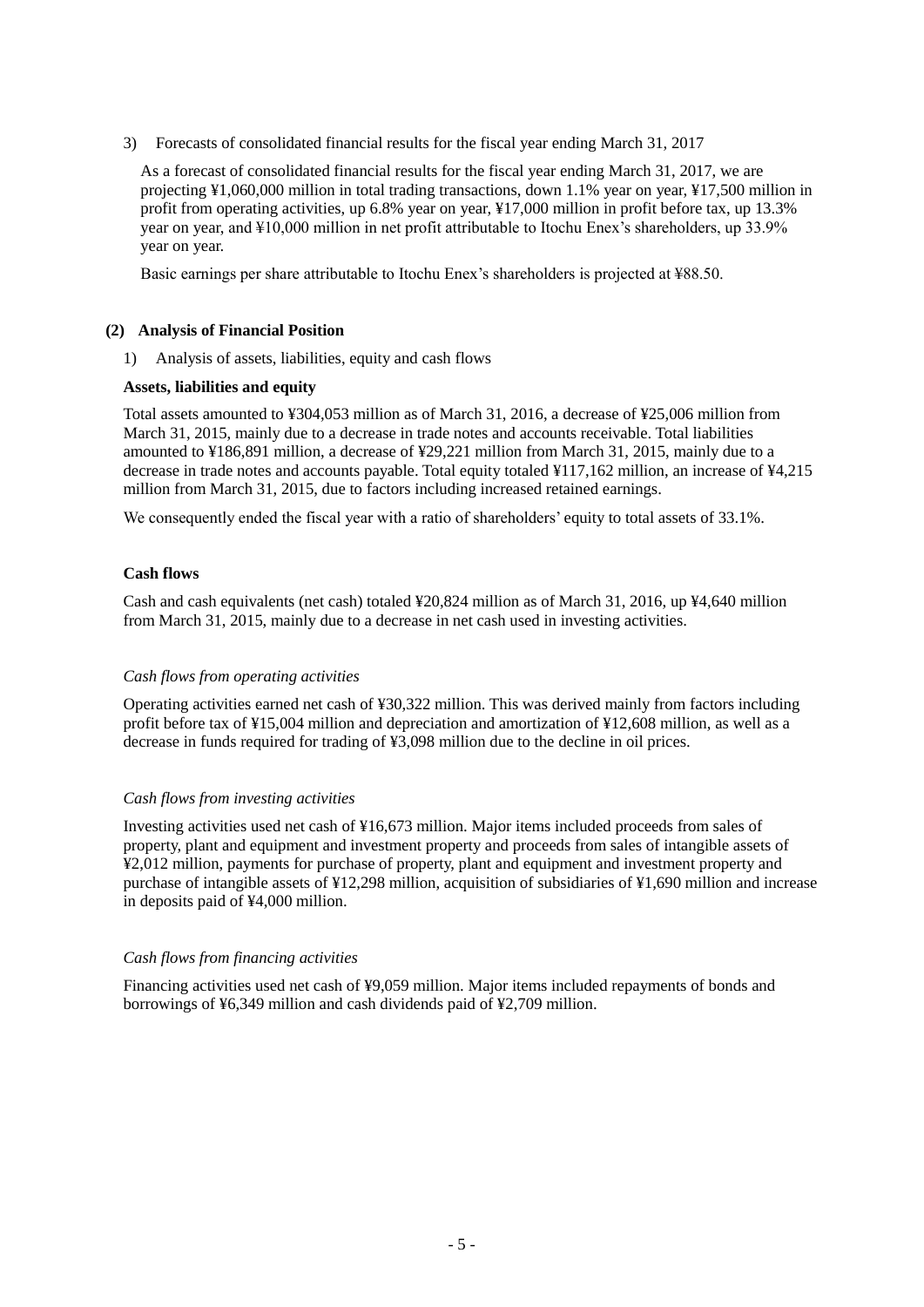# 2) Cash flow indicators

| Fiscal year ended March 31,                                             | 2014 | 2015 | 2016 |
|-------------------------------------------------------------------------|------|------|------|
| Ratio of shareholders' equity to total assets (%)                       | 29.3 | 29.6 | 33.1 |
| Ratio of shareholders' equity to total assets at market<br>value $(\%)$ | 20.9 | 34.0 | 33.6 |
| Ratio of cash flow to interest-bearing debt (years)                     | 2.2  | 1.2  | 12   |
| Interest-coverage ratio (times)                                         | 28.5 | 46.0 | 33.5 |

Ratio of shareholders' equity to total assets: Total shareholders' equity / Total assets Ratio of shareholders' equity to total assets at market value: Market capitalization / Total assets

Ratio of cash flow to interest-bearing debt: Interest-bearing debt / Cash flow

Interest-coverage ratio: Cash flow / Interest expense

- (Note 1.) All of the above ratios were calculated using consolidated financial statement data.
- (Note 2.) Market capitalization was calculated by multiplying the fiscal-year-end closing share price by the number of shares outstanding at fiscal year-end (net of treasury stock).
- (Note 3.) "Cash flow" is "Cash provided by (used in) operating activities" on the Consolidated Statement of Cash Flows.
- (Note 4.) Interest-bearing debt is all debt, of the debt carried on the Consolidated Statement of Financial Position, on which interest is payable.

# <span id="page-8-0"></span>**(3) Profit Distribution Policy and Dividends for the Fiscal Years Ended March 31, 2016 and Ending March 31, 2017**

In terms of shareholder returns, we aim to maintain a consolidated dividend payout ratio of at least 30% in accord with our policy of paying stable dividends on an ongoing basis while maintaining sustained business growth.

For the fiscal year ended March 31, 2016, we plan to pay a year-end dividend of ¥12 per share. For the fiscal year ending March 31, 2017, we plan to pay annual dividends of ¥27 per share (including an interim dividend of ¥13.50 per share).

With respect to internally retained funds, our basic policy is to use such funds to invest in our business to strengthen our operating foundation and further increase earnings.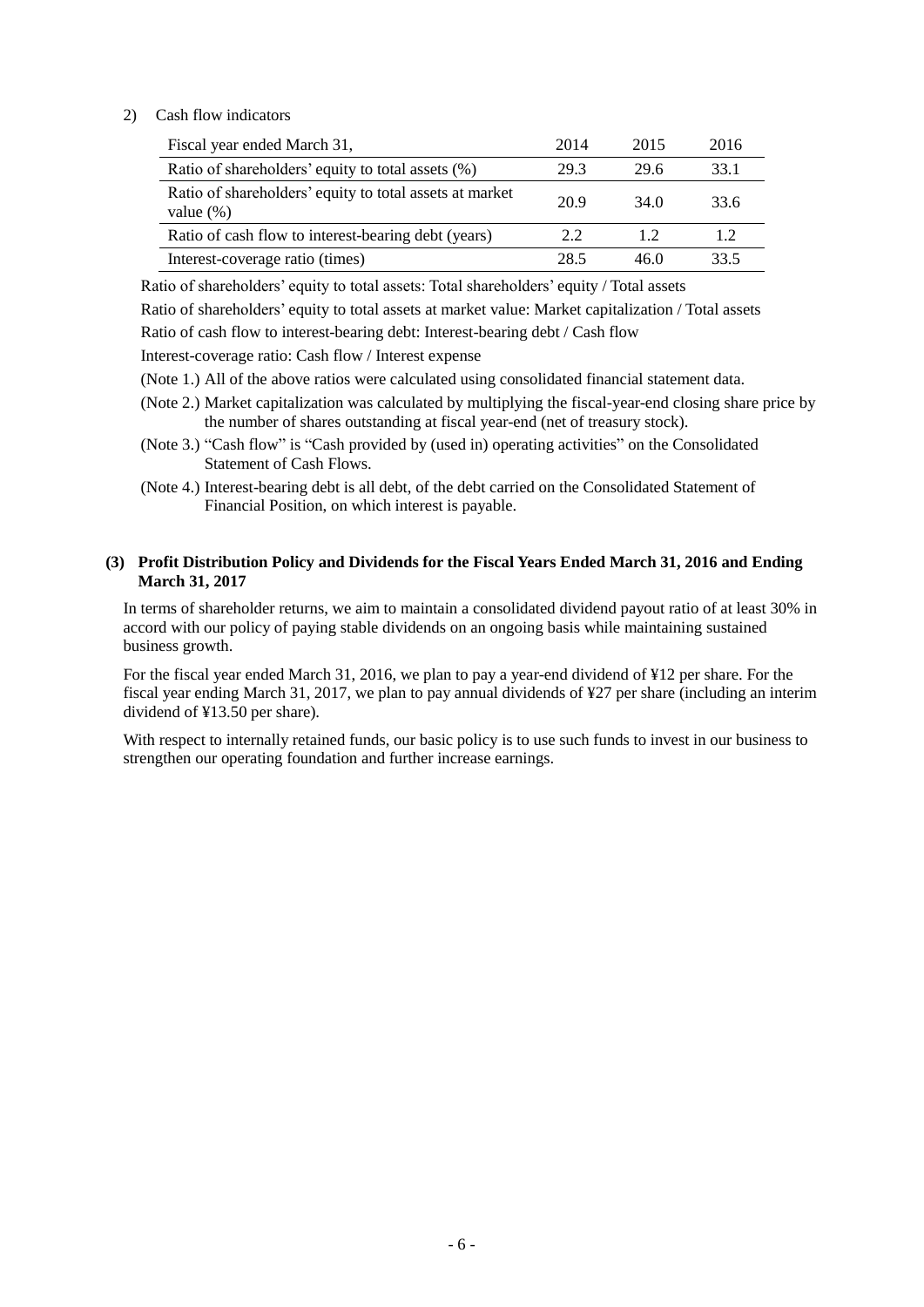# <span id="page-9-0"></span>**2. Management Policies**

# <span id="page-9-1"></span>**(1) Basic Management Policies**

The Itochu Enex Group is delivering energy to customers nationwide, centering on petroleum products, LP gas and electricity, etc. under the corporate philosophy of "The best partner for life and society -- with Energy, with the Car, with the Home--." We will respond to changes in the environment flexibly, and in every era, as the "best partner for life and society," we will provide customers with optimal energy solutions.

We will also strive to enhance such CSR and compliance functions as environmental consideration and strengthening of security, which remains unchanged as an important theme for the Itochu Enex Group, dealing in energy, and contribute to the development of a sustainable society.

Then, by further enhancement of the Corporate Governance System, we will pursue maximization of group corporate value.

# <span id="page-9-2"></span>**(2) Target Management Indicators**

The Itochu Enex Group uses ROE (Return on Equity obtained as the net profit attributable to Itochu Enex's shareholders to total shareholders' equity) as management indices and strives to improve asset efficiency and capital efficiency.

# <span id="page-9-3"></span>**(3) Medium- and Long-Term Management Strategies**

The Itochu Enex Group is advancing its two-year medium-term business plan "Moving 2016 —Sowing seeds for tomorrow—" which started in FY2015.

While rapidly preparing a platform for the full liberalization of the electricity and gas business, which is to be implemented during the period of this medium-term management plan, we aim to expand corporate value further by implementing growth strategies.

Overview of medium-term business plan

1. Plan Name:

# Moving 2016

—Sowing seeds for tomorrow—

- 2. Period: 2 years (FY2015 to FY2016)
- 3. Basic policy:
	- (i) Improvement of profitability
	- (ii) Sowing seeds for long-term growth strategy
	- (iii) Reinforcement of organizational strength and fundamental strength
- 4. Quantitative plan (FY2016):
	- (i) Profit from operating activities: ¥17.5 billion
	- (ii) Net profit attributable to Itochu Enex's shareholders: ¥10.0 billion
	- (iii) ROE: 9.0% or above

We formulated this medium-term business plan in April 2015 but, as a result of a review conducted due to changes in the business environment, in the forecast for consolidated earnings in the fiscal year ending March 31, 2017, profit from operating activities has been revised from ¥20,000 million initially planned to ¥17,500 million. However, net profit attributable to Itochu Enex's shareholders has not been changed from that initially planned considering improved return on investment by the equity method, improved net financial revenue through a drop in interest rates, prospects of impact due to decrease in corporate tax rate,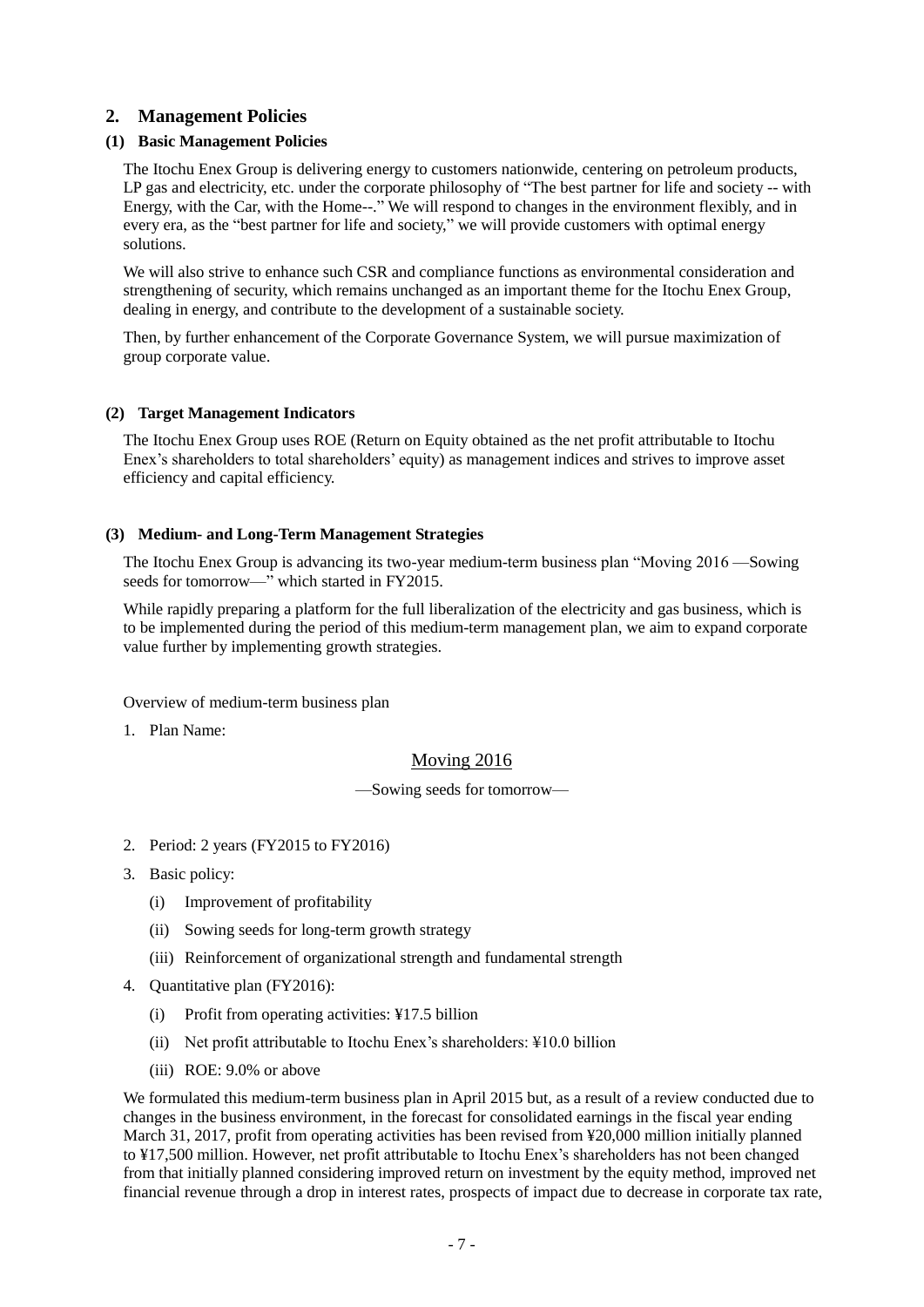etc.

Regarding investments (facilities, shares of affiliated companies, etc.), we projected ¥35,000 million for two years (FY2015 to FY2016) in the medium-term business plan, and the investment results in FY2015 became ¥14,300 million. Accordingly, we intend to continue making investments exceeding ¥20,000 million in FY2016.

# <span id="page-10-0"></span>**(4) Issues to Be Addressed**

Recently, we are confronted with a tough business environment in the domestic energy industry sector, with such things as changes in consumer awareness, progress in energy saving and efficiency, and longterm decrease in demand as a result of the aging population combined with the low birthrate. Due to the integration of domestic wholesalers provoked by such an environment, the Itochu Enex Group, which has placed emphasis on both wholesale and retail in the oil distribution industry, is about to be put to the test regarding its abilities to rise to the occasion.

In addition, the situation around energy has been rapidly changing, as seen in the full liberalization of the electricity and gas retail market in Japan, and the economic trends in Europe, America, and the emerging countries of Asia, and is predicted to accelerate even further.

In such an environment, the Itochu Enex Group will aim at realization of a growth strategy based on the basic policies of its "Moving 2016 —Sowing seeds for tomorrow—".

As part of these efforts, we reorganized the business divisions in April this year and launched a new organization structure of two business groups with four divisions, that is, the "Power  $\&$  Gas Business" Group" consisting of the Home-Life Division and the Power & Utility Division and the "Distribution  $\&$ Energy Innovation Business Group" consisting of the Car-Life Division and the Energy Innovation Division (formerly Energy Trade Division). In light of the normalized decline in the demand for petroleum and the subsequent industrial reorganization, as well as a change in the management environment following the full liberalization of the electricity and gas retail market, the Company aims to unify and expedite the establishment of strategies and the development of businesses by comprehensively consolidating the related businesses.

Then, for the full liberalization of the electricity retail market, we named electricity supply services for households, which the Itochu Enex Group has been developing, "e-koto denki!" and began retail sales in April this year through group companies that sell LP gas, etc. The Itochu Enex group will also start the wholesale of electricity and the provision of supply/demand adjustment services to businesses that are considering selling electricity to households. It aims to create a balancing group<sup>\*5</sup> and expand its range of electricity retailing support services aimed at local governments and businesses from other sectors.

\*5: In the balancing group, the representative of a group made up of multiple electricity retailing businesses adjusts the supply and demand within the entire group. This reduces the risk of being subject to in-balance penalty payments under the balancing system.

# ◆ Power & Gas Business Group

# **Home-Life Division**

Continuing from the fiscal year ended March 31, 2016, we will work on strengthening and deepening the core business. As action plans, we will focus on expanding the number of customers for direct sales, new business groupings and increase of the joint delivery ratio for cylinder wholesale, and further reinforcement of equipment sales and remodeling businesses.

In addition, toward the full liberalization of the electricity retail market, we will expand the number of direct-sale residences by enhancing set menus that satisfy customers, while leveraging Enex's own power sources. Furthermore, we will build primary sources of revenue on a medium- and long-term basis by expanding our businesses with forays into overseas businesses, participation in city gas business, etc. We have already established a business base to develop the industrial gas business in Indonesia, and aim at full-fledged overseas expansion centering on Asia in the future. In addition, toward the full liberalization of the retail market of city gas starting from FY2017, we aim to be a company that can make comprehensive energy proposals by considering local strategies for city gas, LP gas, and electricity.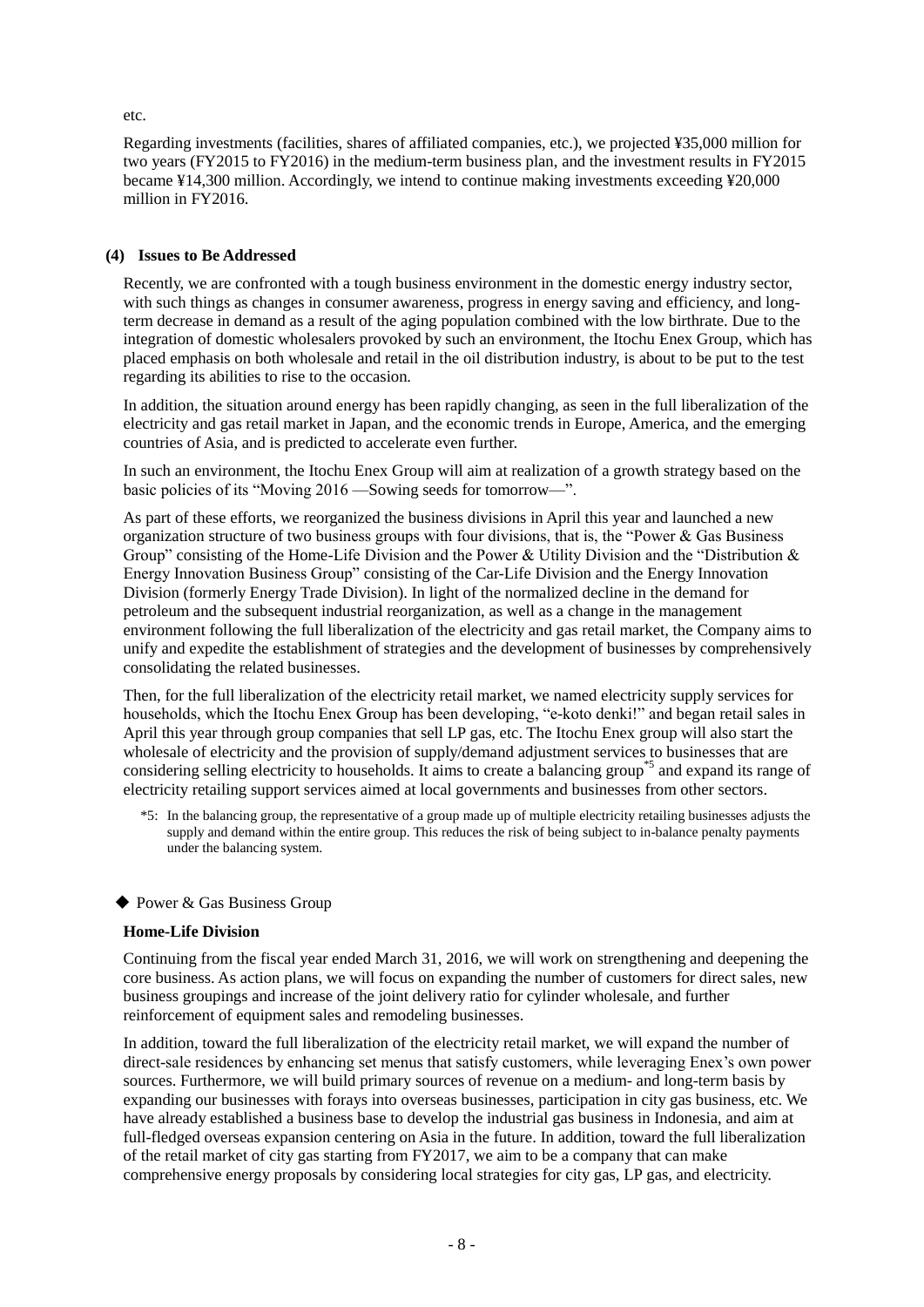### **Power & Utility Division**

With the full liberalization of the electricity retail market in April this year, a tough environment with new entrants from other sectors and intensified competition among sector peer companies is predicted in the power market.

This Division is working on expanding business based on strengths in integrated systems from power generation to sales by making use of accumulated experience and know-how, with the aim of becoming a "Prime PPS<sup>\*6</sup>" required by society.

In the power-generation area of the electricity and steam supply business, we will promote the expansion of our own power sources by developing new power sources including renewable energy, in addition to stable operations.

In the area of selling high-voltage power of the electricity and steam supply business, we have developed electricity sales in eight areas except for Hokuriku and Okinawa. We aim to expand the scale of sales and optimize overall revenues by supplying a variety of customers in each area.

In the heat supply business, we will promote the reinforcement of comprehensive energy service business, such as jointly supplying services of heat and electricity, management services in each area, etc., in addition to the heat supply business as the main business.

This Division will promote business expansion by addressing changes in the business environment, such as major structural changes in the electricity industry including the full liberalization of the electricity retail market.

\*6 Prime means "(adj.) first, fundamental, major, best, excellent, and (n.) prime number."

PPS is an abbreviation for Power Production Supplier.

◆ Distribution & Energy Innovation Business Group

#### **Car-Life Division**

We recognize that demand for petroleum oil is projected to decline even further due to violent fluctuations in prices of crude oil, further penetration of next-generation cars, the growing tendency for young people not to use cars, the declining population of the car-user generation, and other factors.

In this Division, centering on retail strategies, such as marketing through new-type POS, management improvements through ENEX ACT, etc. in businesses relating to Car-Life Stations, which is the core business, we will work to maintain and expand the number of customers, aiming to build the "Brand that Customers Choose.‖ Furthermore, in car-related businesses, on which we have focused, centering on Nissan Osaka Sales Co., Ltd., one of Japan's leading car sales companies, which became a subsidiary of Itochu Enex in 2014, we will strengthen the value chain covering from new car sales to after-sales maintenance.

By building the "Car Life Business that Customers Choose" through the provision of a high added-value car life to customers, we will work to improve the profitability of dealers and group companies.

#### **Energy Innovation Division**

This Division changed its name from the "Energy Trade Division" to the "Energy Innovation Division" from this fiscal year. This aims to ensure the further expansion of business portfolios that address changes in the external environment by exploiting transactions and become the groundwork for the future by adopting new approaches and continuing their steady implementation as businesses, as well as aiming to strengthen the existing business base by taking advantage of functions in a business environment that continues to change.

We proactively aim to build a new revenue base that will contribute to the group through exploring and considering the possibilities of business development in Japan and overseas, including transactions that are being developed through collaborations with other divisions or business partners without being bound to the frameworks of each division.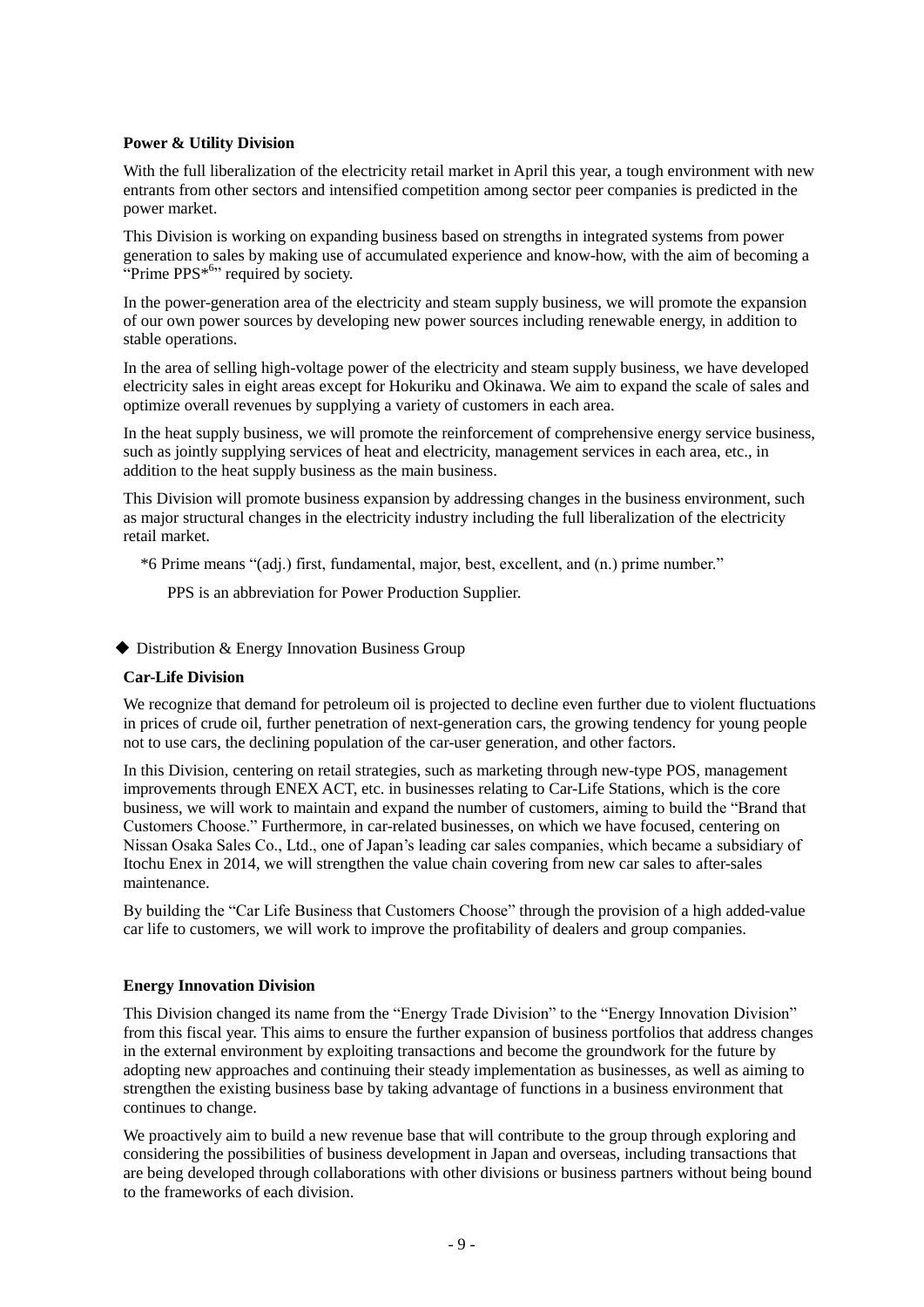# <span id="page-12-0"></span>**3. Basic concepts underlying selection of accounting standards**

The Itochu Enex Group adopted IFRS (International Financing Reporting Standards) from the fiscal year ended March 2014, in order to improve international comparability and the convenience of financial information in capital markets.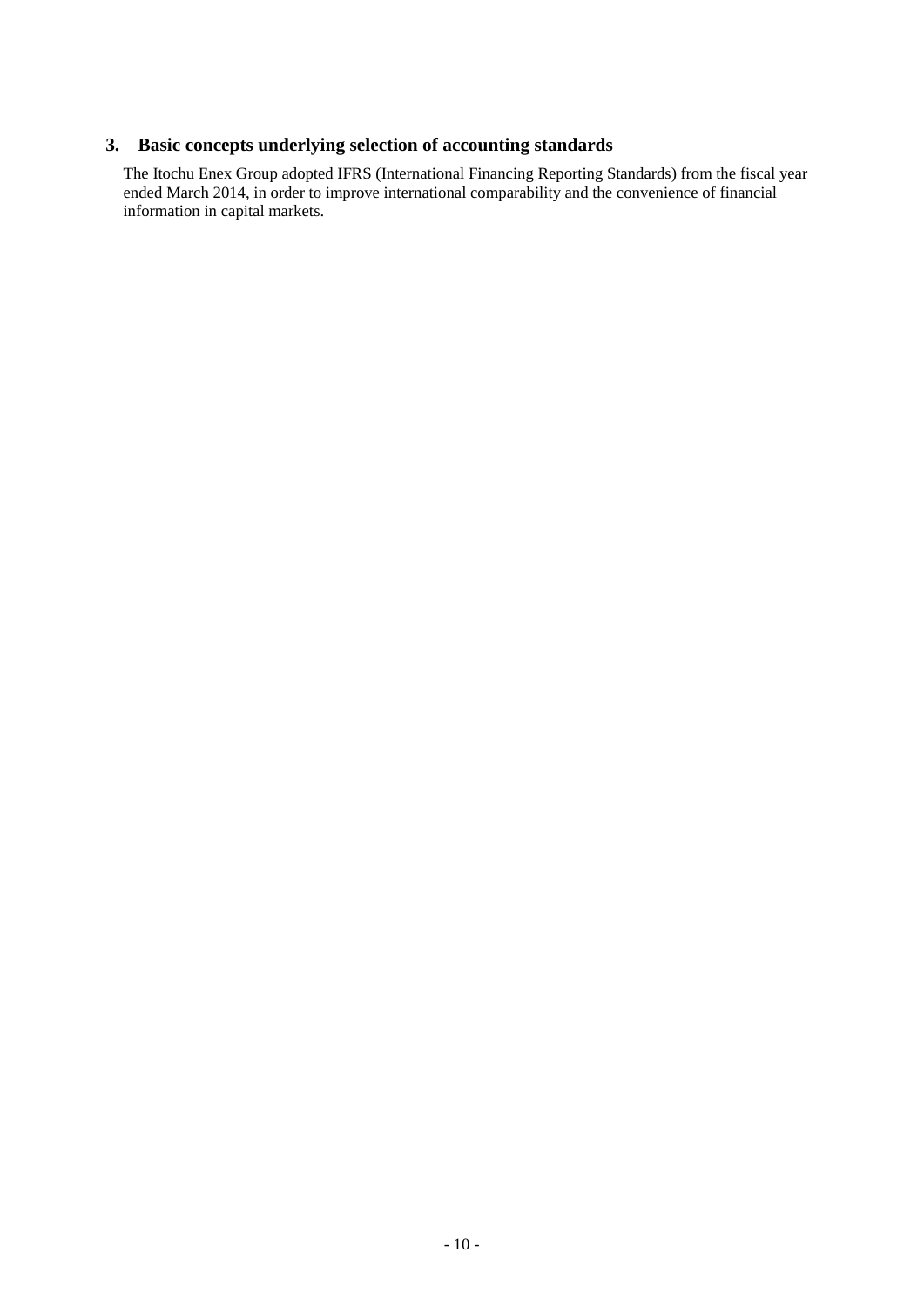# <span id="page-13-0"></span>**4. Consolidated Financial Statements**

# <span id="page-13-1"></span>**(1) Consolidated Statement of Financial Position**

|                                                     |                | (Millions of yen) |
|-----------------------------------------------------|----------------|-------------------|
|                                                     | As of          | As of             |
|                                                     | March 31, 2015 | March 31, 2016    |
| <b>ASSETS</b>                                       |                |                   |
| <b>Current</b> assets                               |                |                   |
| Cash and cash equivalents                           | 16,184         | 20,824            |
| Trade receivables                                   | 98,449         | 71,968            |
| Other current financial assets                      | 11,431         | 16,529            |
| Inventories                                         | 27,794         | 25,160            |
| Trade advances paid                                 | 2,332          | 1,781             |
| Other current assets                                | 1,518          | 1,603             |
| Total current assets                                | 157,708        | 137,865           |
| Non-current assets                                  |                |                   |
| Investments accounted for by the equity method      | 10,551         | 8,786             |
| Other investments                                   | 8,924          | 8,029             |
| Non-current financial assets other than investments | 9,987          | 9,895             |
| Property, plant and equipment                       | 88,836         | 88,311            |
| Investment property                                 | 14,369         | 13,262            |
| Goodwill                                            | 108            | 588               |
| Intangible assets                                   | 23,474         | 24,329            |
| Deferred tax assets                                 | 13,448         | 11,622            |
| Other non-current assets                            | 1,653          | 1,366             |
| Total non-current assets                            | 171,351        | 166,188           |
| Total assets                                        | 329,059        | 304,053           |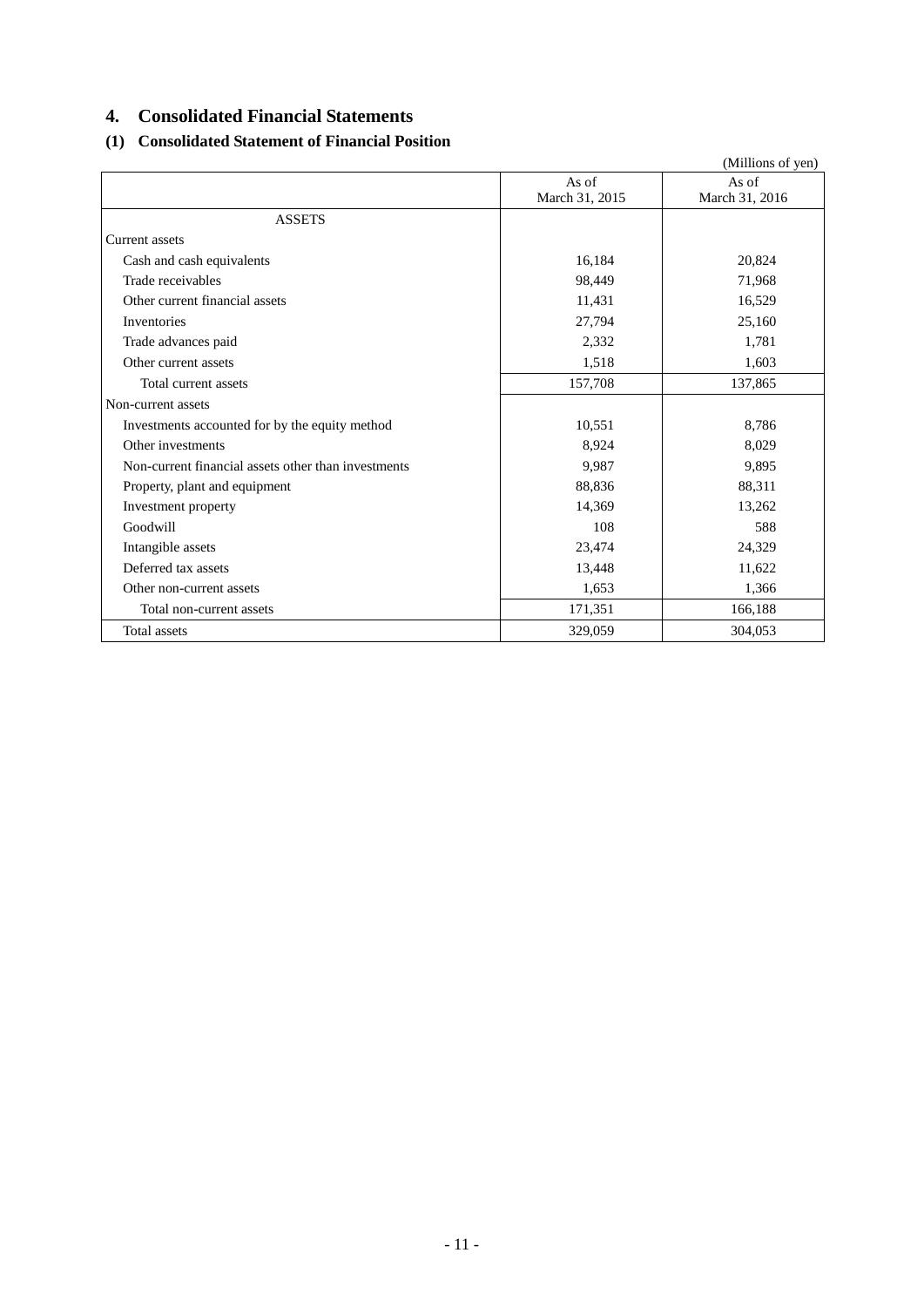|                                               |                | (Millions of yen) |  |  |  |  |  |
|-----------------------------------------------|----------------|-------------------|--|--|--|--|--|
|                                               | As of<br>As of |                   |  |  |  |  |  |
|                                               | March 31, 2015 | March 31, 2016    |  |  |  |  |  |
| <b>LIABILITIES AND EQUITY</b>                 |                |                   |  |  |  |  |  |
| <b>Current liabilities</b>                    |                |                   |  |  |  |  |  |
| Short-term bonds and borrowings               | 14,208         | 5,299             |  |  |  |  |  |
| Trade payables                                | 104,564        | 80,745            |  |  |  |  |  |
| Other current financial liabilities           | 9,784          | 5,229             |  |  |  |  |  |
| Income taxes payable                          | 2,489          | 3,351             |  |  |  |  |  |
| Advances from customers                       | 7,078          | 6,637             |  |  |  |  |  |
| Other current liabilities                     | 11,320         | 10,736            |  |  |  |  |  |
| Total current liabilities                     | 149,443        | 111,997           |  |  |  |  |  |
| Non-current liabilities                       |                |                   |  |  |  |  |  |
| Non-current bonds and borrowings              | 26,746         | 32,366            |  |  |  |  |  |
| Other non-current financial liabilities       | 22,283         | 24,384            |  |  |  |  |  |
| Non-current liabilities for employee benefits | 9,350          | 10,127            |  |  |  |  |  |
| Deferred tax liabilities                      | 2,747          | 2,103             |  |  |  |  |  |
| Provisions                                    | 4.961          | 5,396             |  |  |  |  |  |
| Other non-current liabilities                 | 582            | 518               |  |  |  |  |  |
| Total non-current liabilities                 | 66,669         | 74,894            |  |  |  |  |  |
| <b>Total liabilities</b>                      | 216,112        | 186,891           |  |  |  |  |  |
| Equity                                        |                |                   |  |  |  |  |  |
| Common stock                                  | 19,878         | 19,878            |  |  |  |  |  |
| Capital surplus                               | 18,743         | 18,740            |  |  |  |  |  |
| Retained earnings                             | 62,223         | 66,024            |  |  |  |  |  |
| Other components of equity                    | (1,661)        | (2,364)           |  |  |  |  |  |
| Treasury stock                                | (1,751)        | (1,752)           |  |  |  |  |  |
| Total shareholders' equity                    | 97,432         | 100,526           |  |  |  |  |  |
| Non-controlling interests                     | 15,515         | 16,636            |  |  |  |  |  |
| Total equity                                  | 112,947        | 117,162           |  |  |  |  |  |
| Total liabilities and equity                  | 329,059        | 304,053           |  |  |  |  |  |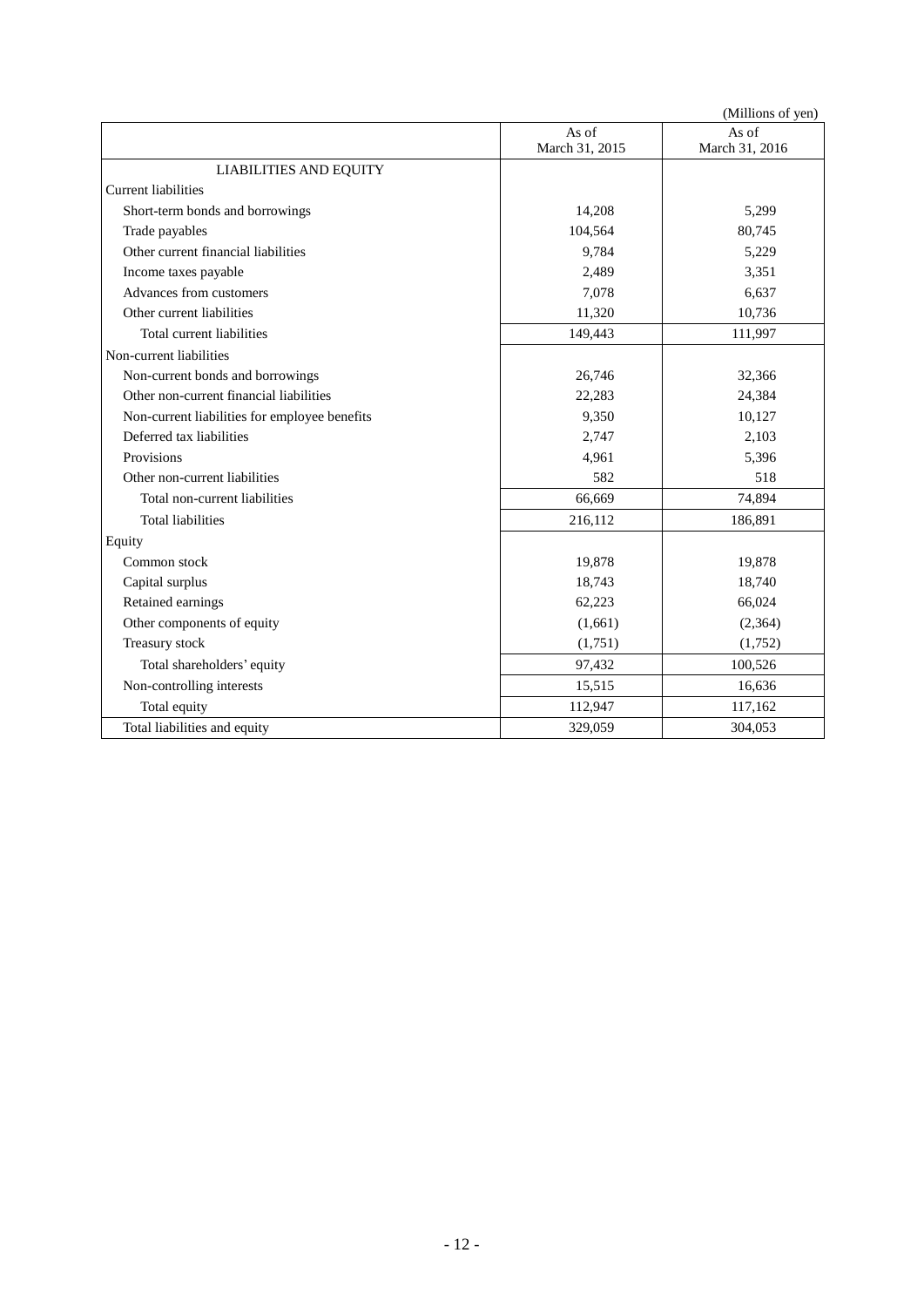# <span id="page-15-0"></span>**(2) Consolidated Statement of Comprehensive Income**

|                                                                 |                                     | (Millions of yen)                   |
|-----------------------------------------------------------------|-------------------------------------|-------------------------------------|
|                                                                 | Fiscal year ended<br>March 31, 2015 | Fiscal year ended<br>March 31, 2016 |
| Revenue                                                         | 936,841                             | 723,645                             |
| Cost of sales                                                   | (851, 121)                          | (634,083)                           |
| Gross profit                                                    | 85,720                              | 89,562                              |
| Other expense                                                   |                                     |                                     |
| Selling, general and administrative expenses                    | (71, 184)                           | (73,226)                            |
| Loss from tangible assets, intangible assets and goodwill       | (1,825)                             | (593)                               |
| $Other-net$                                                     | 389                                 | 641                                 |
| Total other expense                                             | (72,620)                            | (73, 178)                           |
| Profit from operating activities                                | 13,100                              | 16,384                              |
| Financial income and costs                                      |                                     |                                     |
| Interest income                                                 | 53                                  | 54                                  |
| Dividends received                                              | 236                                 | 242                                 |
| Interest expense                                                | (878)                               | (1,004)                             |
| Other financial income and costs – net                          | 8                                   | $\Omega$                            |
| Total financial income and costs                                | (581)                               | (708)                               |
| Share of loss of investments accounted for by the equity method | (357)                               | (672)                               |
| Loss from sales of investments in subsidiaries and associates   | (7)                                 | —                                   |
| Profit before tax                                               | 12,155                              | 15,004                              |
| Income tax expense                                              | (5,626)                             | (6,040)                             |
| Net profit                                                      | 6,529                               | 8,964                               |
| Net profit attributable to Itochu Enex's shareholders           | 5,503                               | 7,469                               |
| Net profit attributable to non-controlling interests            | 1,026                               | 1,495                               |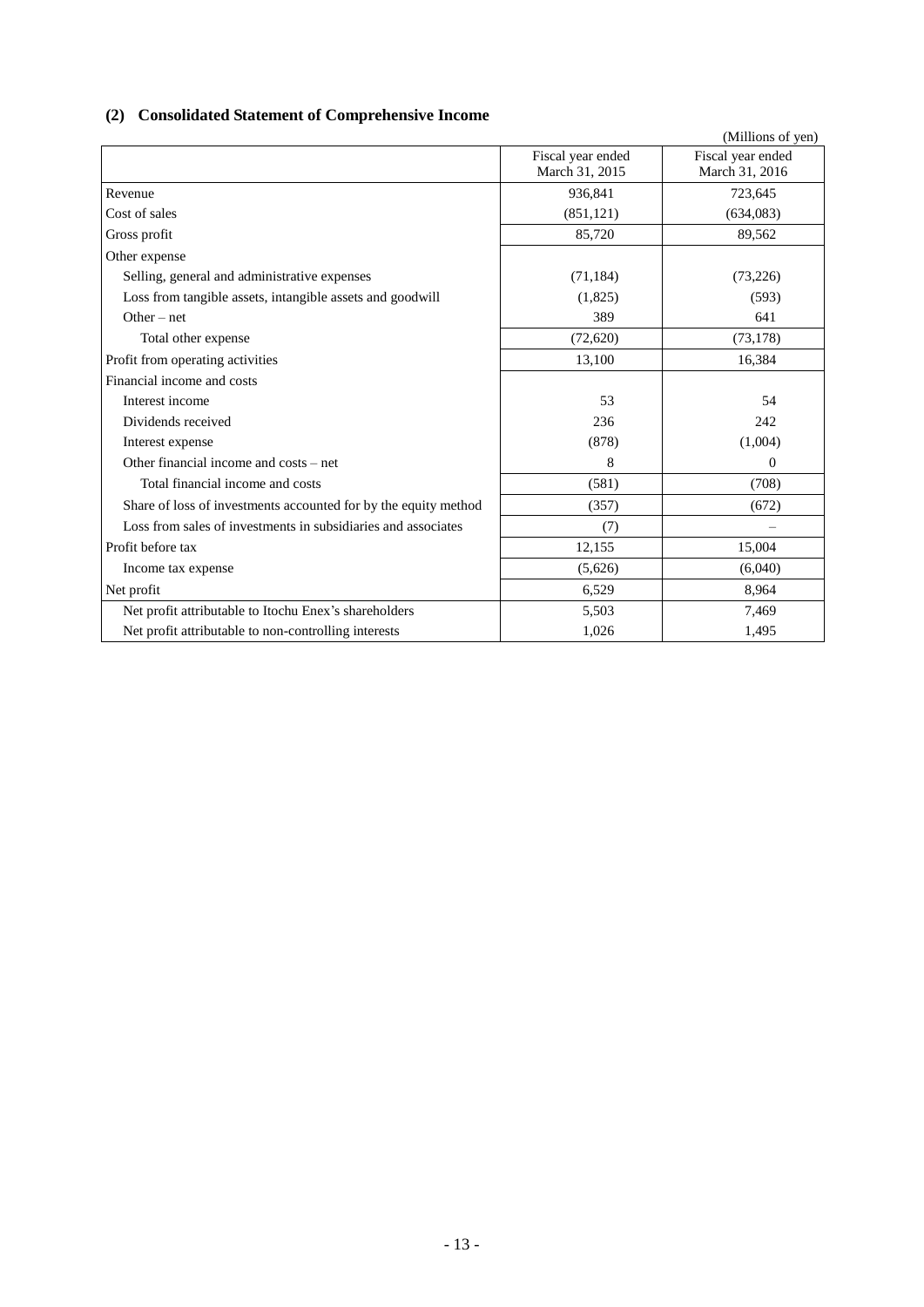|                                                                                | Fiscal year ended<br>March 31, 2015 | Fiscal year ended<br>March 31, 2016 |
|--------------------------------------------------------------------------------|-------------------------------------|-------------------------------------|
| Other comprehensive income (net of tax effect)                                 |                                     |                                     |
| Items that will not be transferred to profit or loss                           |                                     |                                     |
| <b>FVTOCI</b> financial assets                                                 | 685                                 | (384)                               |
| Remeasurement of net defined benefit liability                                 | 199                                 | (714)                               |
| Other comprehensive income in associates accounted for by the<br>equity method | $\overline{0}$                      | 2                                   |
| Items that may be transferred to profit or loss                                |                                     |                                     |
| Exchange differences on translating foreign operations                         | 83                                  | (14)                                |
| Cash flow hedges                                                               | (463)                               | 107                                 |
| Other comprehensive income in associates accounted for by the<br>equity method | 54                                  | (1,034)                             |
| Total other comprehensive income (net of tax effect)                           | 558                                 | (2,037)                             |
| Comprehensive income                                                           | 7,087                               | 6,927                               |
| Comprehensive income attributable to Itochu Enex's shareholders                | 5,880                               | 5,697                               |
| Comprehensive income attributable to non-controlling interests                 | 1,207                               | 1,230                               |
|                                                                                |                                     | (Yen)                               |
| Earnings per share attributable to Itochu Enex's shareholders                  |                                     |                                     |
| <b>Basic</b>                                                                   | 48.71                               | 66.10                               |

|                            |     | Millions<br>ven<br>. of |
|----------------------------|-----|-------------------------|
| Total trading transactions | ، ب | <າດ<br>1,02.            |

Diluted – –

(Note) Total trading transactions are presented in accordance with the Japanese accounting practices and represent the total amounts of transactions that the Company and its subsidiaries conducted as a party in contracts and for which they acted as an agent. This item is voluntarily disclosed by the Company for investors' convenience and is not required to be disclosed under International Financial Reporting Standards ("IFRSs").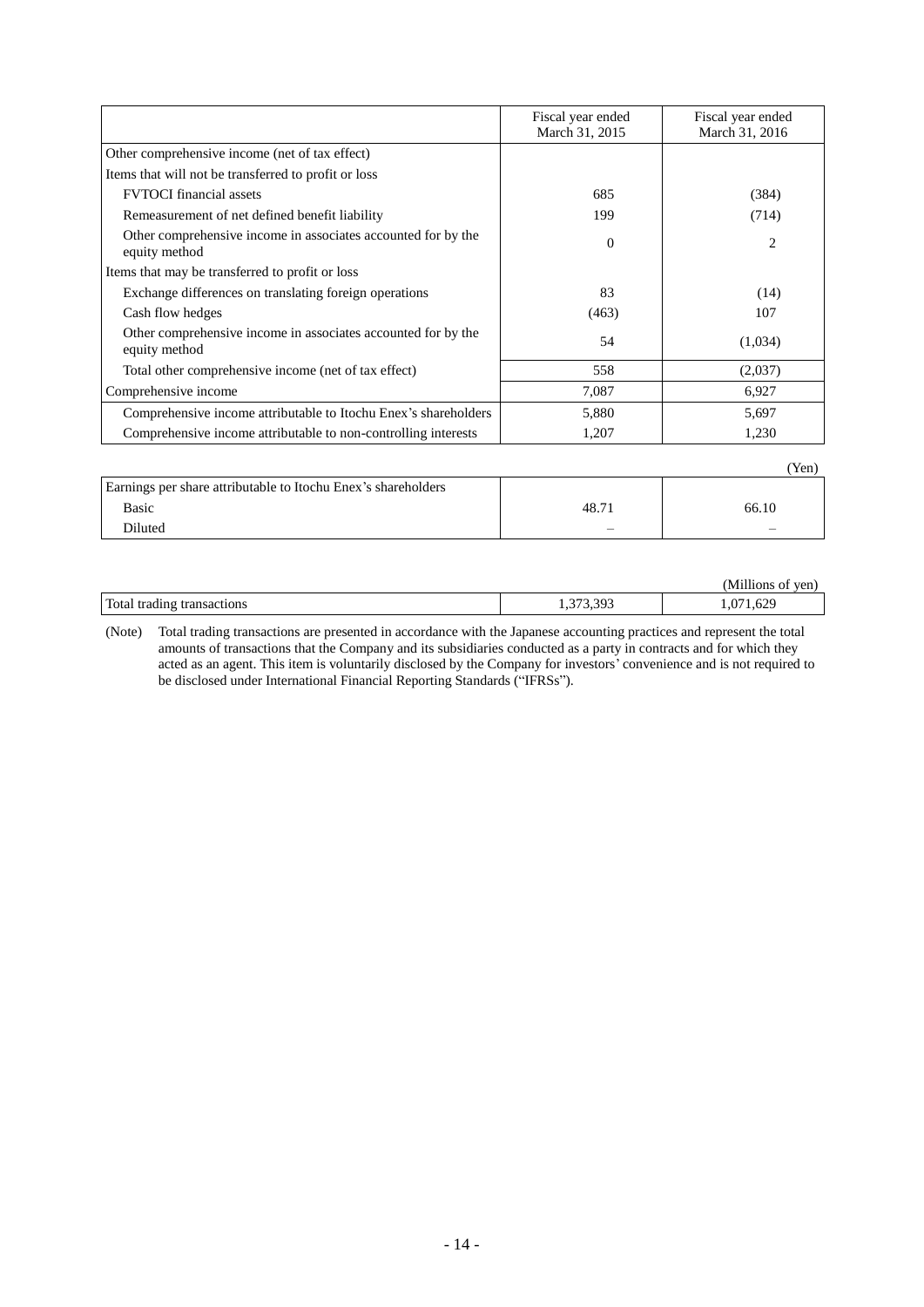# <span id="page-17-0"></span>**(3) Consolidated Statement of Changes in Equity**

|                                                                                |                                     | (Millions of yen)                   |
|--------------------------------------------------------------------------------|-------------------------------------|-------------------------------------|
|                                                                                | Fiscal year ended<br>March 31, 2015 | Fiscal year ended<br>March 31, 2016 |
| Equity                                                                         |                                     |                                     |
| Common stock                                                                   |                                     |                                     |
| Balance at the beginning of the period                                         | 19,878                              | 19,878                              |
| Balance at the end of the period                                               | 19,878                              | 19,878                              |
| Capital surplus                                                                |                                     |                                     |
| Balance at the beginning of the period                                         | 18,737                              | 18,743                              |
| Acquisition of subsidiary shares from non-controlling interests                | 6                                   | (3)                                 |
| Balance at the end of the period                                               | 18,743                              | 18,740                              |
| Retained earnings                                                              |                                     |                                     |
| Balance at the beginning of the period                                         | 59,378                              | 62,223                              |
| Net profit attributable to Itochu Enex's shareholders                          | 5,503                               | 7,469                               |
| Transfer from other components of equity                                       | (60)                                | (1,069)                             |
| Cash dividends paid to Itochu Enex's shareholders                              | (2,599)                             | (2,599)                             |
| Balance at the end of the period                                               | 62,223                              | 66,024                              |
| Other components of equity                                                     |                                     |                                     |
| Balance at the beginning of the period                                         | (2,098)                             | (1,661)                             |
| Other comprehensive income attributable to Itochu Enex's<br>shareholders       | 377                                 | (1,772)                             |
| Transfer to retained earnings                                                  | 60                                  | 1,069                               |
| Balance at the end of the period                                               | (1,661)                             | (2, 364)                            |
| Treasury stock                                                                 |                                     |                                     |
| Balance at the beginning of the period                                         | (1,750)                             | (1,751)                             |
| Purchase and disposal of treasury stock                                        | (1)                                 | (1)                                 |
| Balance at the end of the period                                               | (1,751)                             | (1,752)                             |
| Total shareholders' equity                                                     | 97,432                              | 100,526                             |
| Non-controlling interests                                                      |                                     |                                     |
| Balance at the beginning of the period                                         | 9,419                               | 15,515                              |
| Net profit attributable to non-controlling interests                           | 1.026                               | 1,495                               |
| Other comprehensive income attributable to non-controlling<br>interests        | 181                                 | (265)                               |
| Cash dividends paid to non-controlling interests                               | (215)                               | (110)                               |
| Changes due to additional acquisition and sale of interests in<br>subsidiaries | 5,105                               |                                     |
| Balance at the end of the period                                               | 15,515                              | 16,636                              |
| Total equity                                                                   | 112,947                             | 117,162                             |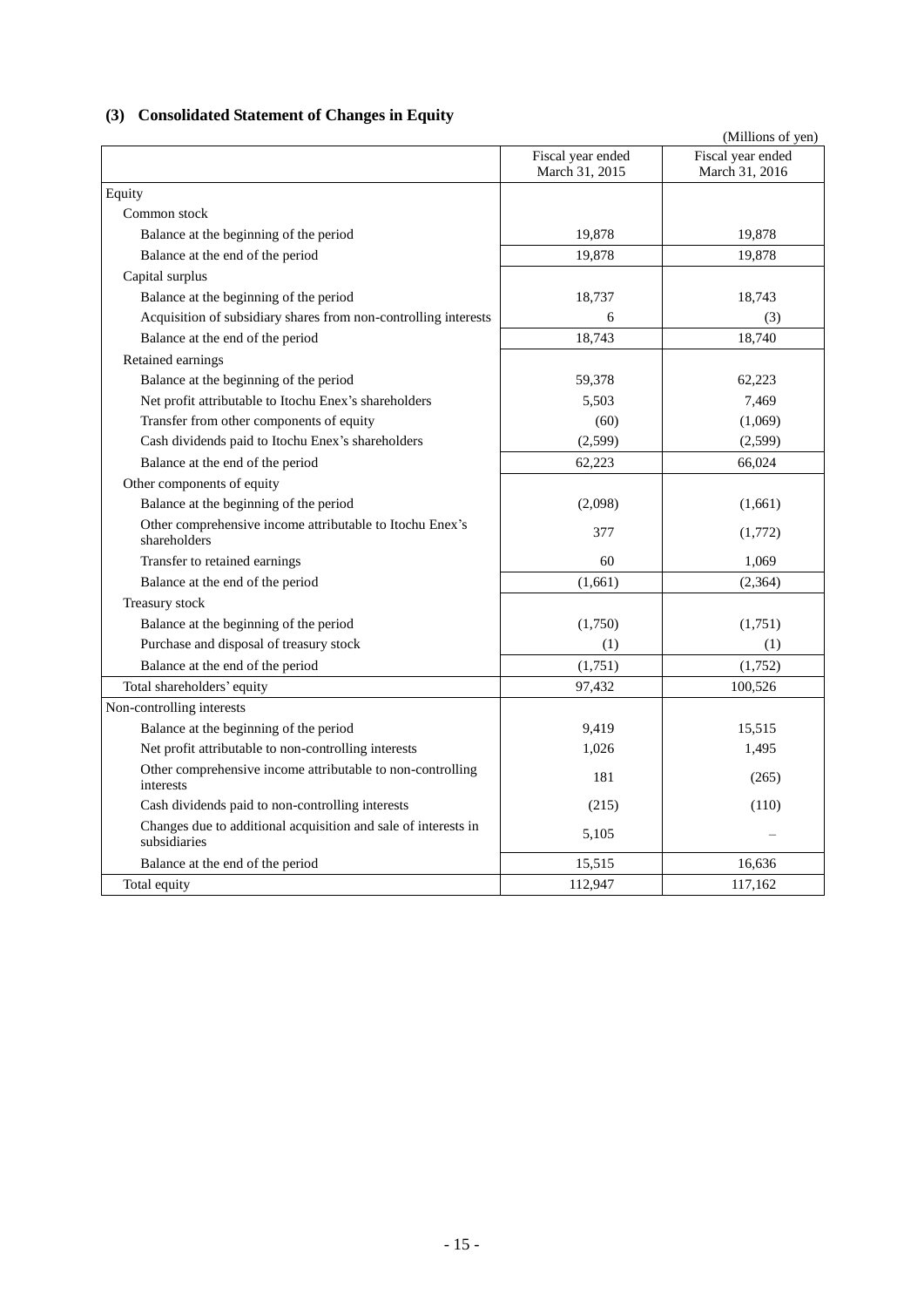# <span id="page-18-0"></span>**(4) Consolidated Statement of Cash Flows**

|                                                                                   |                                     | (Millions of yen)                   |
|-----------------------------------------------------------------------------------|-------------------------------------|-------------------------------------|
|                                                                                   | Fiscal year ended<br>March 31, 2015 | Fiscal year ended<br>March 31, 2016 |
| Cash flows from operating activities                                              |                                     |                                     |
| Profit before tax                                                                 | 12,155                              | 15,004                              |
| Depreciation and amortization                                                     | 10,535                              | 12,608                              |
| Loss from tangible assets, intangible assets and goodwill                         | 1,825                               | 593                                 |
| Financial income                                                                  | 581                                 | 708                                 |
| Share of loss of investments accounted for by the equity method                   | 357                                 | 672                                 |
| Loss from sales of investments in subsidiaries and associates                     | 7                                   |                                     |
| Decrease in trade receivables                                                     | 42,785                              | 24,438                              |
| Decrease in inventories                                                           | 1,944                               | 2,659                               |
| Decrease in trade payables                                                        | (31, 493)                           | (23,999)                            |
| $Other-net$                                                                       | 2,426                               | 1,842                               |
| Interest and dividends received                                                   | 513                                 | 434                                 |
| Interest expense                                                                  | (747)                               | (906)                               |
| Income taxes paid                                                                 | (6, 552)                            | (3,731)                             |
| Net cash flows provided by operating activities                                   | 34,336                              | 30,322                              |
| Cash flows from investing activities                                              |                                     |                                     |
| Purchase of investments accounted for by the equity method                        | (5,363)                             | (14)                                |
| Proceeds from sales of investments accounted for by the equity<br>method          | 2                                   | 12                                  |
| Purchase of investments                                                           | (598)                               | (5,147)                             |
| Proceeds from sales of investments                                                | 972                                 | 4,490                               |
| Acquisition of subsidiaries, net of cash acquired                                 | (2,430)                             | (1,690)                             |
| Payment for loans receivable                                                      | (2,903)                             | (191)                               |
| Collection of loans receivable                                                    | 2,987                               | 350                                 |
| Payments for purchase of property, plant and equipment and<br>investment property | (14, 054)                           | (10,609)                            |
| Proceeds from sales of property, plant and equipment and<br>investment property   | 1,495                               | 1,942                               |
| Purchase of intangible assets                                                     | (1, 857)                            | (1,689)                             |
| Proceeds from sales of intangible assets                                          | 82                                  | 70                                  |
| Increase in deposits paid - net                                                   |                                     | (4,000)                             |
| Other $-$ net                                                                     | 1,257                               | (197)                               |
| Net cash flows used in investing activities                                       | (20, 410)                           | (16, 673)                           |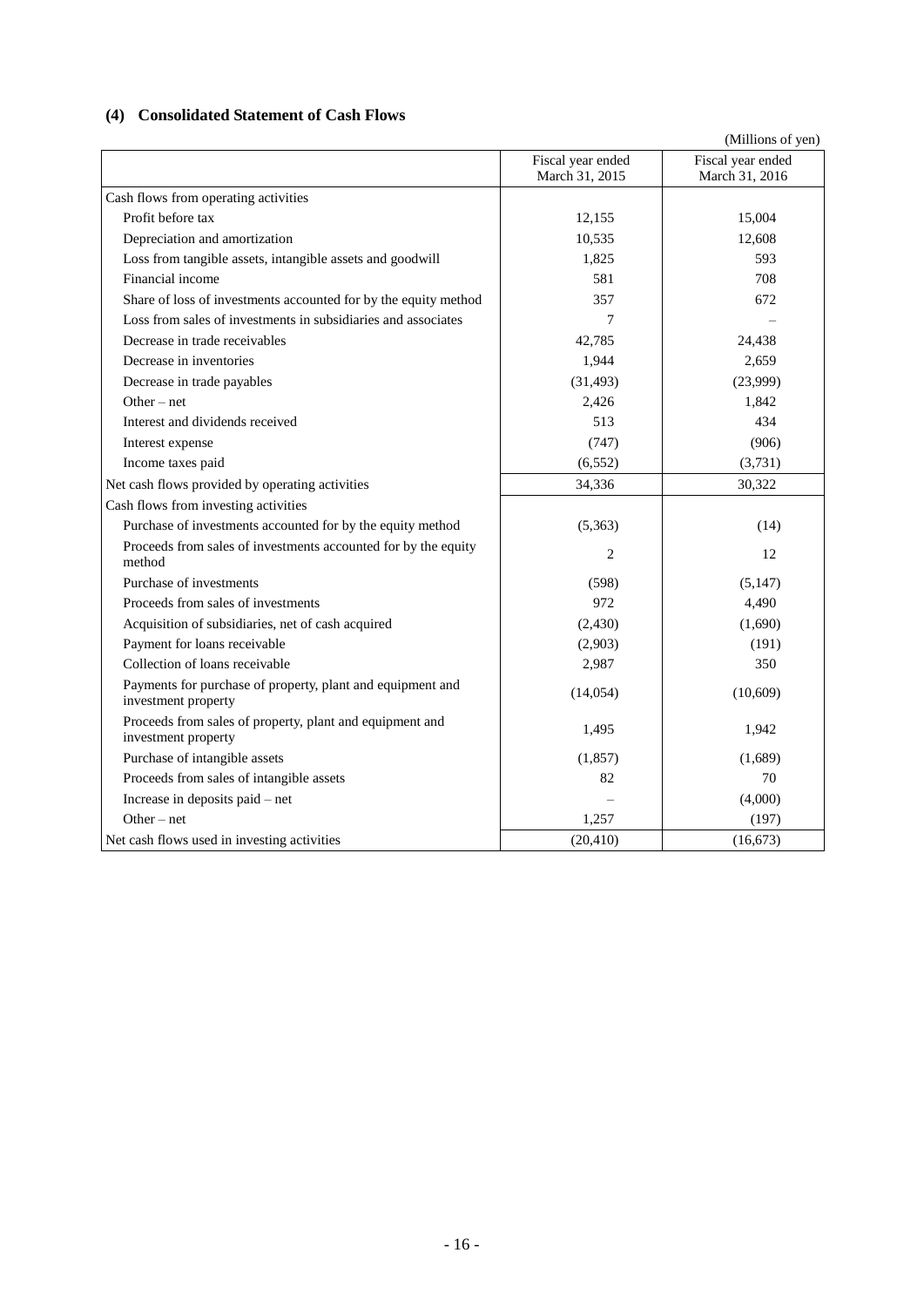(Millions of yen)

|                                                              |                                     | (                                   |
|--------------------------------------------------------------|-------------------------------------|-------------------------------------|
|                                                              | Fiscal year ended<br>March 31, 2015 | Fiscal year ended<br>March 31, 2016 |
| Cash flows from financing activities                         |                                     |                                     |
| Proceeds from bonds and borrowings                           | 5,058                               | 8,315                               |
| Repayments of bonds and borrowings                           | (4,041)                             | (9, 472)                            |
| Net decrease in short-term borrowings                        | (9,840)                             | (5,192)                             |
| Equity transactions with non-controlling interests           | (478)                               |                                     |
| Cash dividends paid to Itochu Enex's shareholders            | (2,599)                             | (2,599)                             |
| Cash dividends paid to non-controlling interests             | (215)                               | (110)                               |
| Other $-$ net                                                | $\mathbf{0}$                        | (1)                                 |
| Net cash flows used in financing activities                  | (12, 115)                           | (9,059)                             |
| Net increase in cash and cash equivalents                    | 1,811                               | 4,590                               |
| Cash and cash equivalents at the beginning the period        | 14,251                              | 16,184                              |
| Effect of exchange rate changes on cash and cash equivalents | 122                                 | (27)                                |
| Increase in cash and cash equivalents resulting from merger  |                                     | 77                                  |
| Cash and cash equivalents at the end of the period           | 16,184                              | 20,824                              |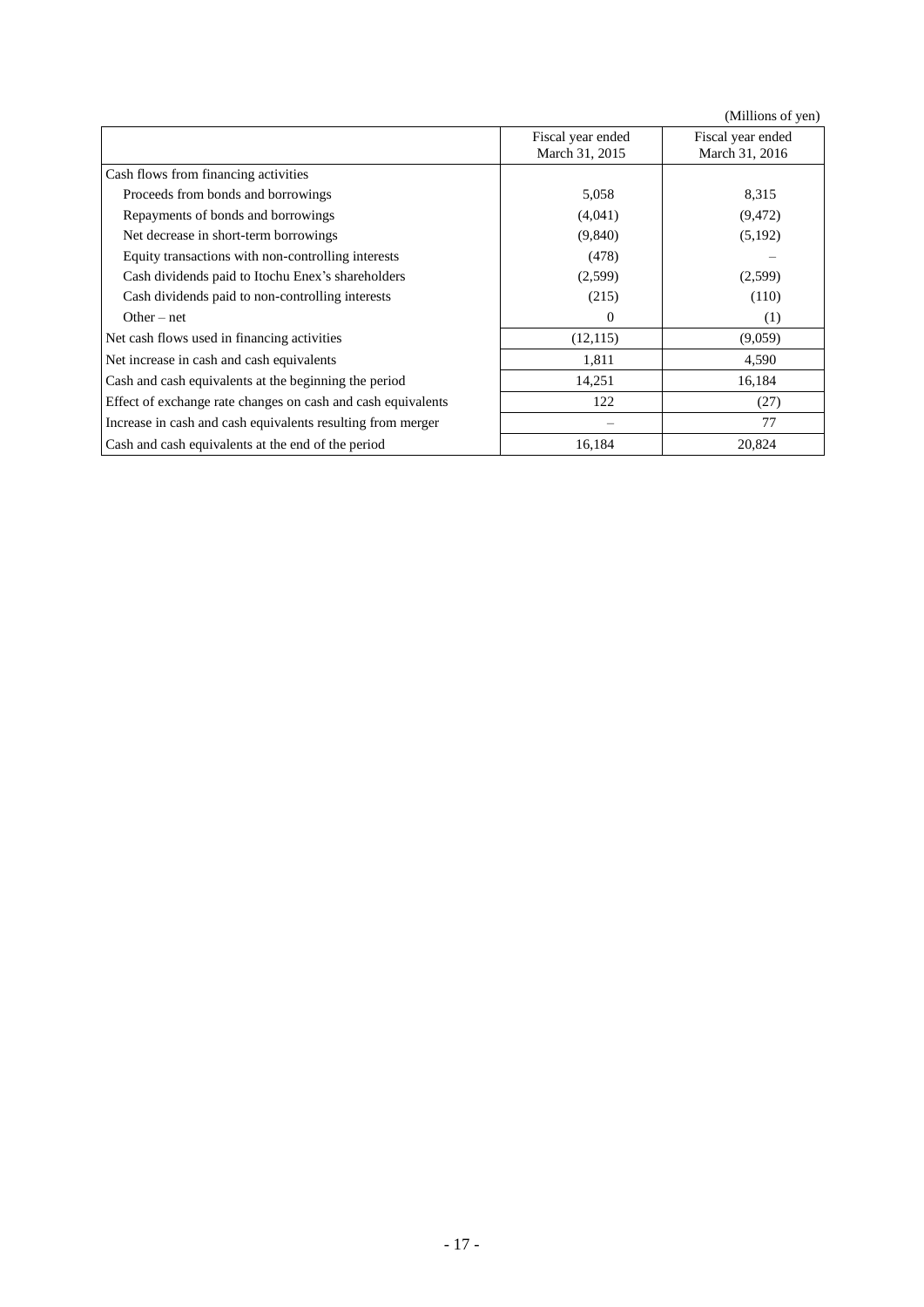#### <span id="page-20-0"></span>**(5) Notes to Consolidated Financial Statements**

#### <span id="page-20-1"></span>**Segment Information**

#### i) Outline of Reportable Segments

The reportable segments of the Group are components of the Group whose separate financial information is available. These segments are periodically evaluated by the Board of Directors in deciding how to allocate management resources and in assessing performance.

The Group has adopted the business division system. Each business division plans strategies for each category of target customers and markets and develops business activities. The Group has four reportable segments that correspond to the business divisions, namely the "Home-Life Division," "Car-Life Division," "Power & Utility Division," and "Energy Trade Division."

The Home-Life Division is engaged in the sale of LP gas, high-pressure gas, equipment (combustion, kitchen, air conditioning, other household equipment, etc.), next-generation energy equipment (photovoltaic power generation systems, fuel cells, residential lithium-ion electricity storage system, etc.), pressure resistance inspection operations, and other lifestyle products, and rendering of homerelated services.

The Car-Life Division is engaged in the sale of gasoline, kerosene, diesel oil, fuel oil and lubricants, and the sales and business services to consumers, mostly through Car-Life Stations, including the sale of automobiles and automobile products, motor-vehicle inspections, auto maintenance and rental car business.

The Power & Utility Division is engaged in the electricity and steam supply business (electricity, steam, etc.) and heat supply business.

The Energy Trade Division is engaged in the supply of industrial energy and materials, sale of asphalt and high-grade urea solution (AdBlue), sale of marine fuel and lubricating oil, sales of LNG (Liquefied Natural Gas), the import/export and domestic supply/demand adjustment trading of petroleum products, chartering and operation of tankers, and provisions of logistics functions, such as petroleum storage **facilities**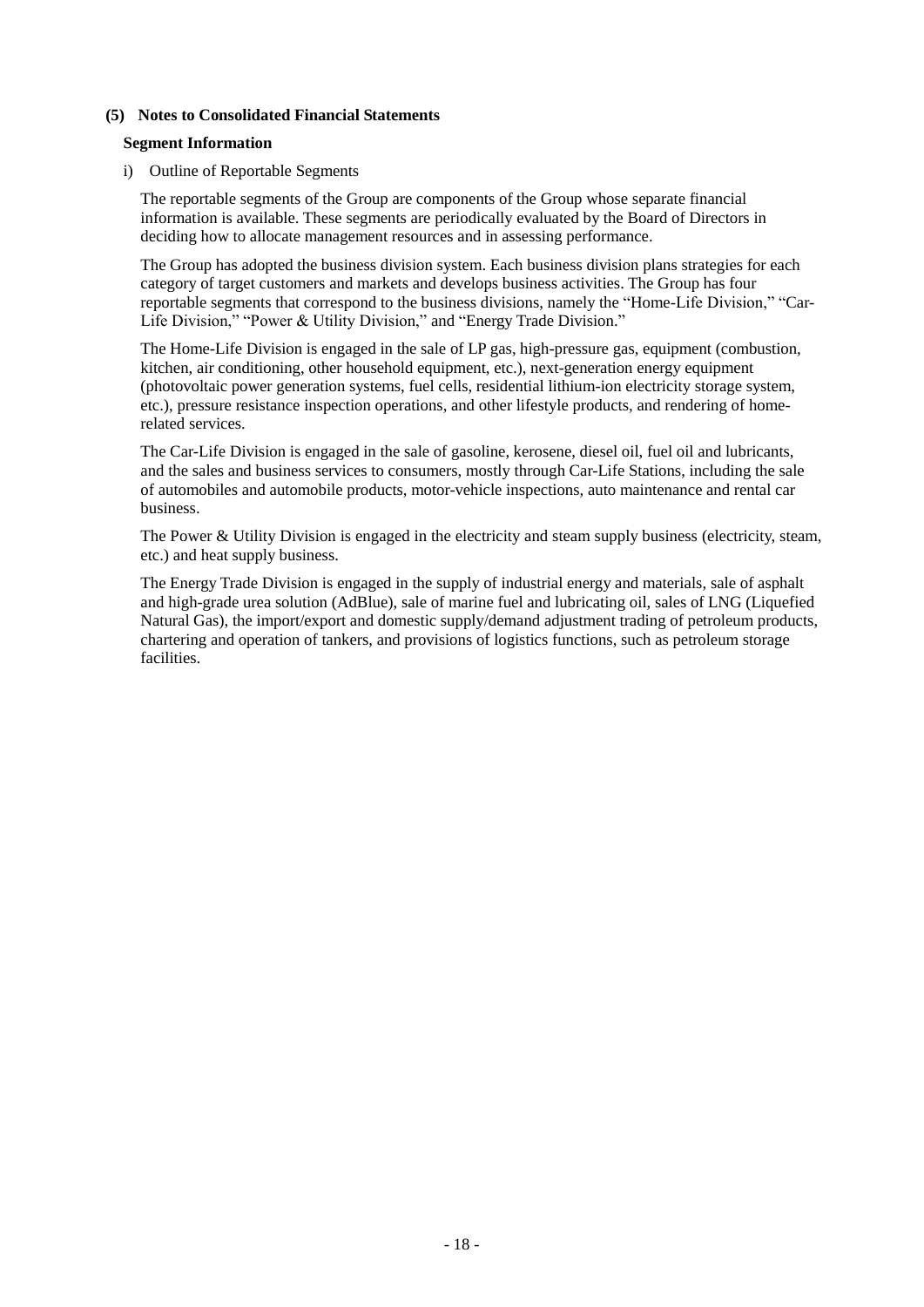# ii) Information on Reportable Segments

Fiscal year ended March 31, 2015

|                                                                                   |           |          |                               |         |           |                   |           | (Millions of yen) |                         |
|-----------------------------------------------------------------------------------|-----------|----------|-------------------------------|---------|-----------|-------------------|-----------|-------------------|-------------------------|
|                                                                                   |           |          | Reportable segment<br>Power & | Energy  |           |                   |           |                   |                         |
|                                                                                   | Home-Life | Car-Life | Utility                       | Trade   | Total     | Other             | Total     |                   | Adjustment Consolidated |
| Revenue                                                                           |           |          |                               |         |           |                   |           |                   |                         |
| Revenue from<br>external customers                                                | 107,276   | 599,550  | 34,746                        | 195,171 | 936,743   | 98                | 936,841   |                   | 936,841                 |
| Intersegment revenue                                                              | 633       | 2,654    | $\overline{\phantom{0}}$      | 759     | 4,046     | 190               | 4,236     | (4,236)           |                         |
| Total revenue                                                                     | 107,909   | 602,204  | 34,746                        | 195,930 | 940,789   | 288               | 941,077   | (4,236)           | 936,841                 |
| Gross profit                                                                      | 24,922    | 47,218   | 5,570                         | 7,911   | 85,621    | 99                | 85,720    | $\qquad \qquad -$ | 85,720                  |
| Selling, general and<br>administrative<br>expenses                                | (22, 276) | (41,666) | (2,425)                       | (4,858) | (71, 225) | (58)              | (71, 283) | 99                | (71, 184)               |
| Profit (loss) from<br>tangible assets,<br>intangible assets and<br>goodwill       | 28        | (1,186)  | (491)                         | (72)    | (1,721)   | (0)               | (1,721)   | (104)             | (1,825)                 |
| Other profit (loss)                                                               | 209       | 144      | 356                           | (317)   | 392       | (9)               | 383       | 6                 | 389                     |
| Profit from<br>operating activities                                               | 2,883     | 4,510    | 3,010                         | 2,664   | 13,067    | 32                | 13,099    | $\mathbf{1}$      | 13,100                  |
| Financial income<br>(costs)                                                       | 56        | (450)    | (138)                         | (83)    | (615)     | (3)               | (618)     | 37                | (581)                   |
| Share of profit (loss)<br>of investments<br>accounted for by the<br>equity method | (256)     | 13       | (112)                         | 4       | (351)     |                   | (351)     | (6)               | (357)                   |
| Loss from sales of<br>investments in<br>subsidiaries and<br>associates            | (7)       |          |                               |         | (7)       |                   | (7)       |                   | (7)                     |
| Profit before tax                                                                 | 2,676     | 4,073    | 2,760                         | 2,585   | 12,094    | 29                | 12,123    | 32                | 12,155                  |
| Net profit (loss)<br>attributable to<br>Itochu Enex's<br>shareholders             | 931       | 1,450    | 1,671                         | 1,581   | 5,633     | (3)               | 5,630     | (127)             | 5,503                   |
| Other items                                                                       |           |          |                               |         |           |                   |           |                   |                         |
| Depreciation and<br>amortization                                                  | (3,375)   | (2,942)  | (3,086)                       | (627)   | (10,030)  | (4)               | (10,034)  | (501)             | (10, 535)               |
| <b>Impairment</b> loss                                                            | (46)      | (1,314)  | (201)                         | (15)    | (1,576)   | $\qquad \qquad -$ | (1,576)   | (104)             | (1,680)                 |
| Total assets                                                                      | 61,069    | 131,256  | 55,720                        | 66,839  | 314,884   | $\overline{2}$    | 314,886   | 14,173            | 329,059                 |
| Investments<br>accounted for by<br>the equity method                              | 6,722     | 179      | 3,080                         | $102\,$ | 10,083    | $\qquad \qquad -$ | 10,083    | 468               | 10,551                  |
| Capital<br>expenditures                                                           | 3,897     | 2,438    | 8,750                         | 623     | 15,708    | 12                | 15,720    | 191               | 15,911                  |
| Total trading<br>transactions                                                     | 111,588   | 638,848  | 38,743                        | 584,078 | 1,373,257 | 136               | 1,373,393 |                   | 1,373,393               |

(Note) Intersegment transactions have been conducted at ordinary transaction prices.

The adjustment of negative ¥127 million to net profit attributable to Itochu Enex's shareholders represents corporate profit not allocated to reportable segments.

The adjustment of ¥14,173 million to total assets represents corporate assets not allocated to reportable segments. Total trading transactions are unaudited items voluntarily disclosed by the Company and represent the amount of sales in accordance with Japanese accounting practices.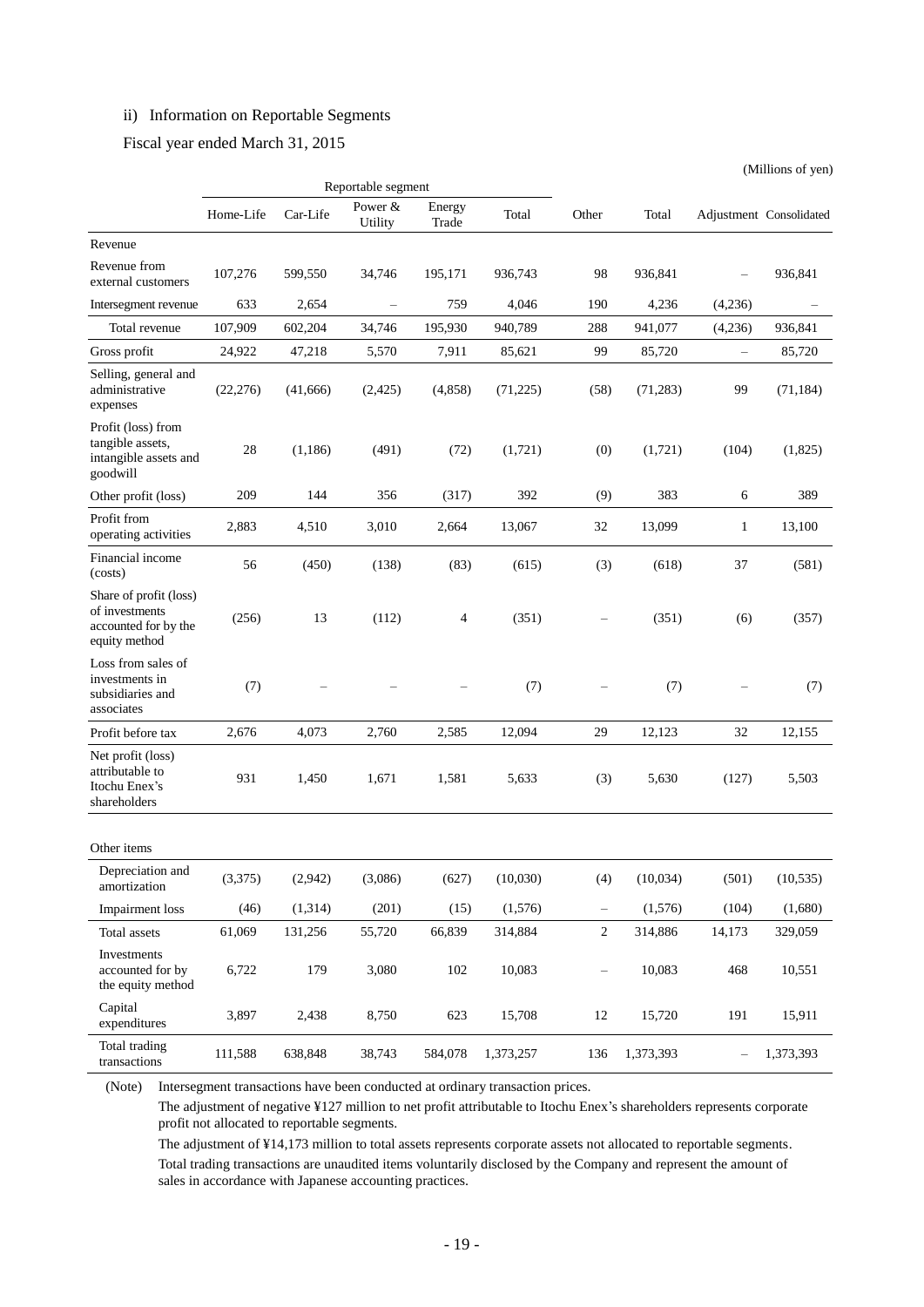### Fiscal year ended March 31, 2016

(Millions of yen)

|                                                                                   | Reportable segment |           |                      |                 |           |                          |           |                  |                         |
|-----------------------------------------------------------------------------------|--------------------|-----------|----------------------|-----------------|-----------|--------------------------|-----------|------------------|-------------------------|
|                                                                                   | Home-Life          | Car-Life  | Power $&$<br>Utility | Energy<br>Trade | Total     | Other                    | Total     |                  | Adjustment Consolidated |
| Revenue                                                                           |                    |           |                      |                 |           |                          |           |                  |                         |
| Revenue from<br>external customers                                                | 91,035             | 493,160   | 42,463               | 96,987          | 723,645   | $\boldsymbol{0}$         | 723,645   |                  | 723,645                 |
| Intersegment revenue                                                              | 586                | 3,093     | 302                  | 851             | 4,832     | $\overline{\phantom{0}}$ | 4,832     | (4,832)          |                         |
| Total revenue                                                                     | 91,621             | 496,253   | 42,765               | 97,838          | 728,477   | $\boldsymbol{0}$         | 728,477   | (4,832)          | 723,645                 |
| Gross profit                                                                      | 26,221             | 47,362    | 7,435                | 8,544           | 89,562    | $\boldsymbol{0}$         | 89,562    | ÷,               | 89,562                  |
| Selling, general and<br>administrative<br>expenses                                | (23, 158)          | (42, 895) | (2,985)              | (4, 721)        | (73,759)  | (0)                      | (73,759)  | 533              | (73,226)                |
| Profit (loss) from<br>tangible assets,<br>intangible assets and<br>goodwill       | 39                 | (612)     | (24)                 | (30)            | (627)     |                          | (627)     | 34               | (593)                   |
| Other profit (loss)                                                               | 265                | 339       | 13                   | (19)            | 598       | $\mathbf{1}$             | 599       | 42               | 641                     |
| Profit from<br>operating activities                                               | 3,367              | 4,194     | 4,439                | 3,774           | 15,774    | $\mathbf{1}$             | 15,775    | 609              | 16,384                  |
| Financial income<br>(costs)                                                       | 20                 | (427)     | (267)                | (74)            | (748)     | $\boldsymbol{0}$         | (748)     | 40               | (708)                   |
| Share of profit (loss)<br>of investments<br>accounted for by the<br>equity method | (756)              | (17)      | 41                   | 60              | (672)     |                          | (672)     |                  | (672)                   |
| Profit before tax                                                                 | 2,631              | 3,750     | 4,213                | 3,760           | 14,354    | $\mathbf{1}$             | 14,355    | 649              | 15,004                  |
| Net profit (loss)<br>attributable to<br>Itochu Enex's<br>shareholders             | 788                | 2,014     | 2,240                | 2,514           | 7,556     | 1                        | 7,557     | (88)             | 7,469                   |
| Other items                                                                       |                    |           |                      |                 |           |                          |           |                  |                         |
| Depreciation and<br>amortization                                                  | (4,232)            | (3,371)   | (3,867)              | (679)           | (12, 149) | $\overline{\phantom{0}}$ | (12, 149) | (459)            | (12,608)                |
| Impairment loss                                                                   | (5)                | (682)     |                      |                 | (687)     | $\overline{\phantom{0}}$ | (687)     |                  | (687)                   |
| Total assets                                                                      | 60,404             | 116,484   | 55.144               | 50,284          | 282,316   | -                        | 282,316   | 21,737           | 304,053                 |
| Investments<br>accounted for by<br>the equity method                              | 5,821              | 99        | 2,370                | 496             | 8,786     |                          | 8,786     | $\boldsymbol{0}$ | 8,786                   |
| Capital<br>expenditures                                                           | 4,545              | 2,573     | 4,638                | 352             | 12,108    | $\overline{\phantom{0}}$ | 12,108    | 191              | 12,299                  |
| Total trading<br>transactions                                                     | 95,126             | 534,156   | 43,495               | 398,852         | 1,071,629 | $\boldsymbol{0}$         | 1,071,629 |                  | 1,071,629               |

(Note) Intersegment transactions have been conducted at ordinary transaction prices.

The adjustment of negative ¥88 million to net profit attributable to Itochu Enex's shareholders represents corporate profit not allocated to reportable segments.

The adjustment of ¥21,737 million to total assets represents corporate assets not allocated to reportable segments. Total trading transactions are unaudited items voluntarily disclosed by the Company and represent the amount of sales in accordance with Japanese accounting practices.